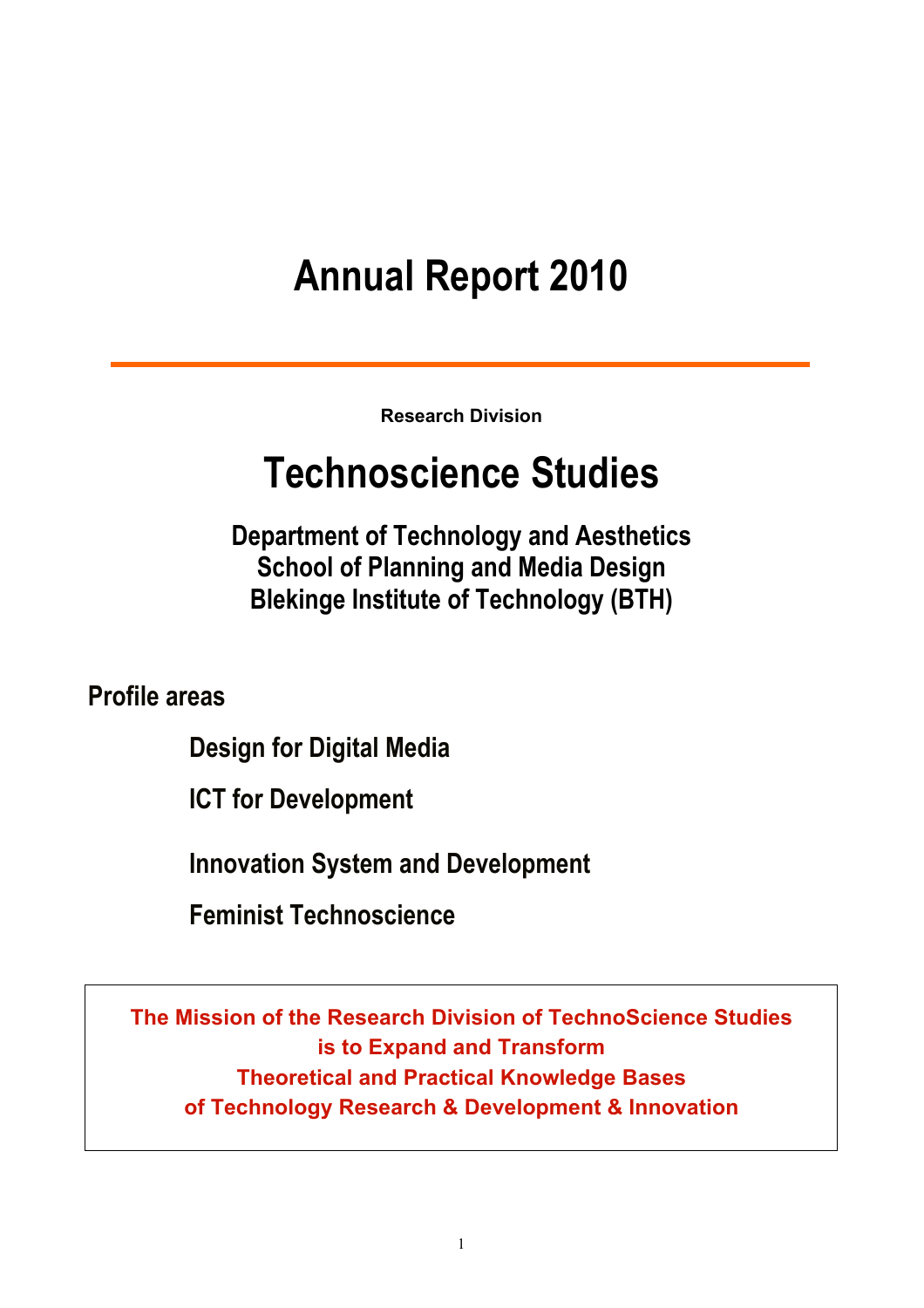## **Contents**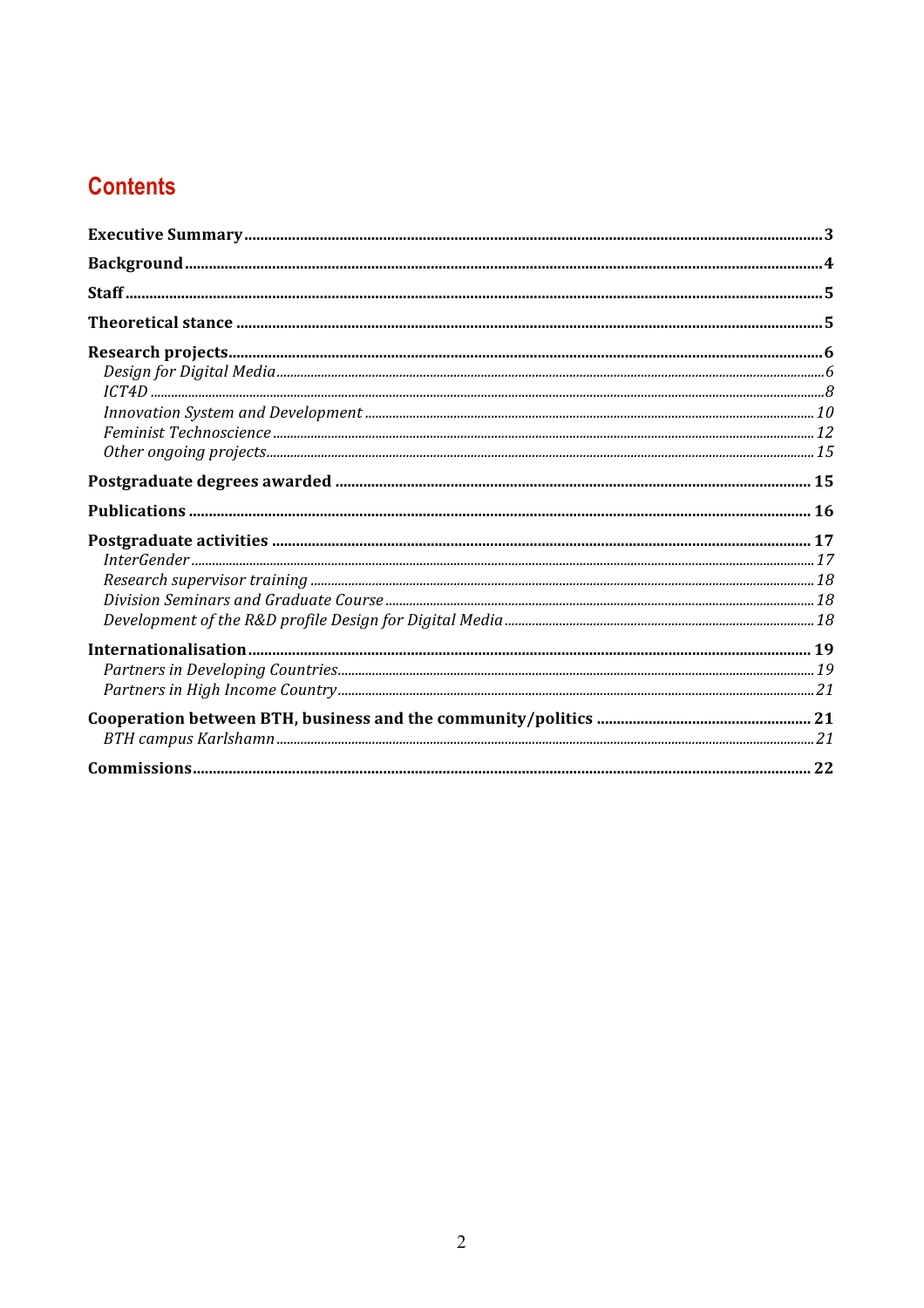## **Executive Summary**

The activities at the Research Division of Technoscience Studies (ToS) during 2010 are characterised by increase in examination, number of PhD students, external funding and international collaboration as well as recruitment of key staff. ToS includes four main profile areas namely Design for Digital Media, ICT for Development, Innovation System & Development and Feminist Technoscience. ToS is closely linked to the undergraduate education with its profiled programmes of Digital Game, Digital Audio Production, Digital Visual Production and Web Development engaging more than 260 students.

The highly appreciated cooperation with and support from the local government of Karlshamn and the Bank of Karlshamn continued during 2010 within the context of NetPort. To participate in developing NetPort as a strong innovation system is an inspiring driving force for ToS, which thus is fulfilling one of the core values in the profile of BTH.

During the year three *doctorate* degrees in the PhD program Technoscience Studies was earned by Ellen Kalinga with her thesis titled "Development of an Interactive e-Learning Management System (e-LMS) for Tanzanian Secondary Schools", by Suzan Lujara with her thesis titled "Development of e-Learning Content and Delivery for Self Learning Environment, Case of Selected Rural Secondary Schools in Tanzania" and by Peter Giger with his thesis titled " Conversation and Figuration from the Horizontality of the 2.0 Decade". In June 2010 Fatuma Simba earned a *licentiate* degree with her thesis "Modelling Connectivity for e-Learning in Tanzania: Case - Study of Rural Secondary Schools".

Six new doctoral students were admitted during 2010. Joshua Mutambi, Julius Ecuru and Carlos Acevedo are doing their research within the International Graduate School for Innovation Systems, Clusters and Innovations, which is an initiative by ToS via the Scandinavian Institute for Competitiveness and Development (SICD) and in collaboration with PACF (PanAfrica Competitiveness Forum) and Universidad Mayor de San Simon (UMSS), Cochabamba, Bolivia. The research work of the fourth new doctoral student, Linus de Petris, is a result of the cooperation between ToS and the local government of Karlshamn. Linus is a public sector doctoral student being a staff member of the local government of Karlshamn as well as having a position as a doctoral student at ToS. Anders Falk became the fifth new doctoral student of the year within the strategy of competence development of our university lecturers in Digital Media. The sixth new doctoral student, Tomas Kjellqvist, is specifically expanding the valuable competence for the strong environment of ToS for research in and with developing countries. During the year ToS had fourteen active doctoral students within the PhD programme including the ones having a doctoral degree at the end of the year. The ties of ToS to international research were strong, with specific links to Norway, Tanzania, Uganda, Rwanda, Bolivia and Germany.

The R&D program within the profile of Design for Digital Media was more firmly established during the year by the new doctor in the profile, Peter Giger, and two new doctoral students, Anders Falk and Linus de Petris. The two first named are active in the Swedish Faculty for Design Research and Research Education, at which ToS is a member. The recruitment of a new professor in the profile started during the year. The latter PhD student is active in the X-ovation project, see below. The programme and linked activities are presented below.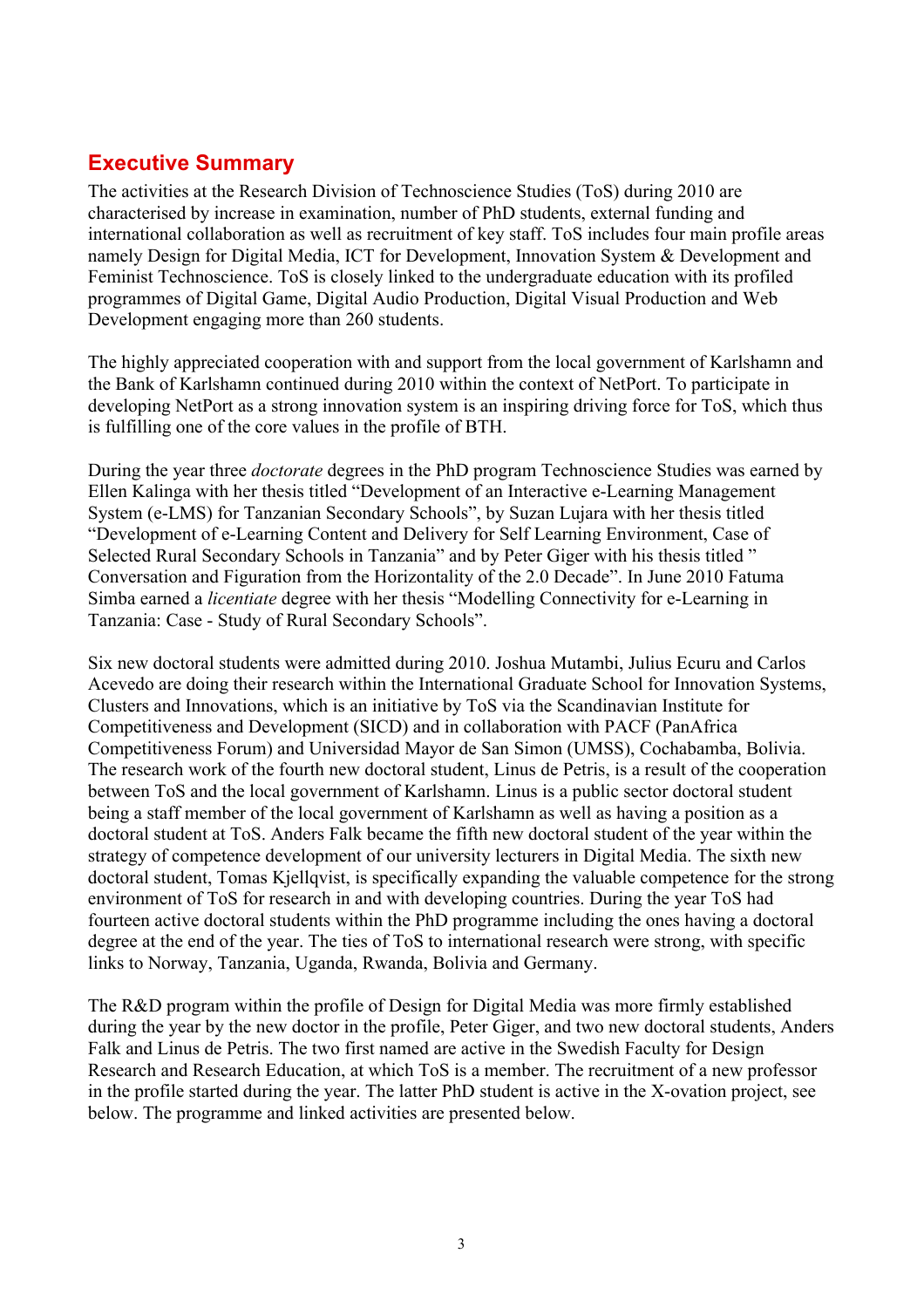The R&D-project *X-ovation : Developing e-services and e-administration* was firmly established and developed in co-operation with NetPort.Karlshamn, BTH and Karlshamn municipality. The aim of the project is to make visible on going activities of information and communication in the society as well as to develop new services and also new understandings of communication and information between public actors and citizens. Pirjo Elovaara and Linus de Petris from ToS have central roles in the project.

BTH strategic plan 2009 – 2012, goal area number 5, concerns collaboration with developing countries. ToS was during the year strong in realising this goal not only in doctoral training and research but also as witnessed by the following.

SPIDER (The Swedish Program for ICT in Developing Regions) sponsored the R&D project *Women´s Digital Baskets in Rwanda* with Pirjo Elovaara and Kerstin Gustavsson as researchers and which was finalized during the year. The very good results of the project have motivated several partners to find a continuation of the project.

ToS via The Scandinavian Institute for Competitiveness and Development (SICD) had two R&D projects approved by Sida. One is the project "Innovative Clusters Closing the Gap between University and Society in East Africa - a living proof of mode 2 excellence?" with Birgitta Rydhagen as project manager and with a budget frame of 3 190 000 SEK during 2010 – 2012. The other project approved was "Solar power to the poor people: Using innovative clusters to develop business models for technology transfer" with Tomas Kjellqvist as project manager and with a budget frame of 4 400 000 SEK during 2010 – 2012.

Two EU projects were approved during 2010. Our staff member Gerhard Bax is a GIS expert and became a research partner of the project "Impact of climate change and related glacier hazards and mitigation strategies in the European Alps, Swedish Lapland and the Tien Shan Mountains, Central Asia" with FORMAS as national coordinator. The other EU project is called Genis Lab, in which ToS is a partner in a consortium coordinated by a partner in Italy.

The external research funding for ToS during 2010 was 74% of the total research budget counted on processed and granted income.

## **Background**

The research division of Technoscience Studies belongs to the department of Technology and Aesthetics at the School of Planning and Media Design (DSN) at Blekinge Institute of Technology – a profiled University of Applied ICT and Sustainable Development.

The activities at ToS began in 1998 in the then Department of Computer Science and Economics with earmarked funds appropriated by the Parliament through the research bill 1996/97:5. A professor chair in ICT and gender research was filled the  $1<sup>st</sup>$  July 1999. ToS is a new field of technology and engineering and is highly innovative in terms of development of gender research within technoscience, media technology, methodology for ICT related research and innovation system and cluster development.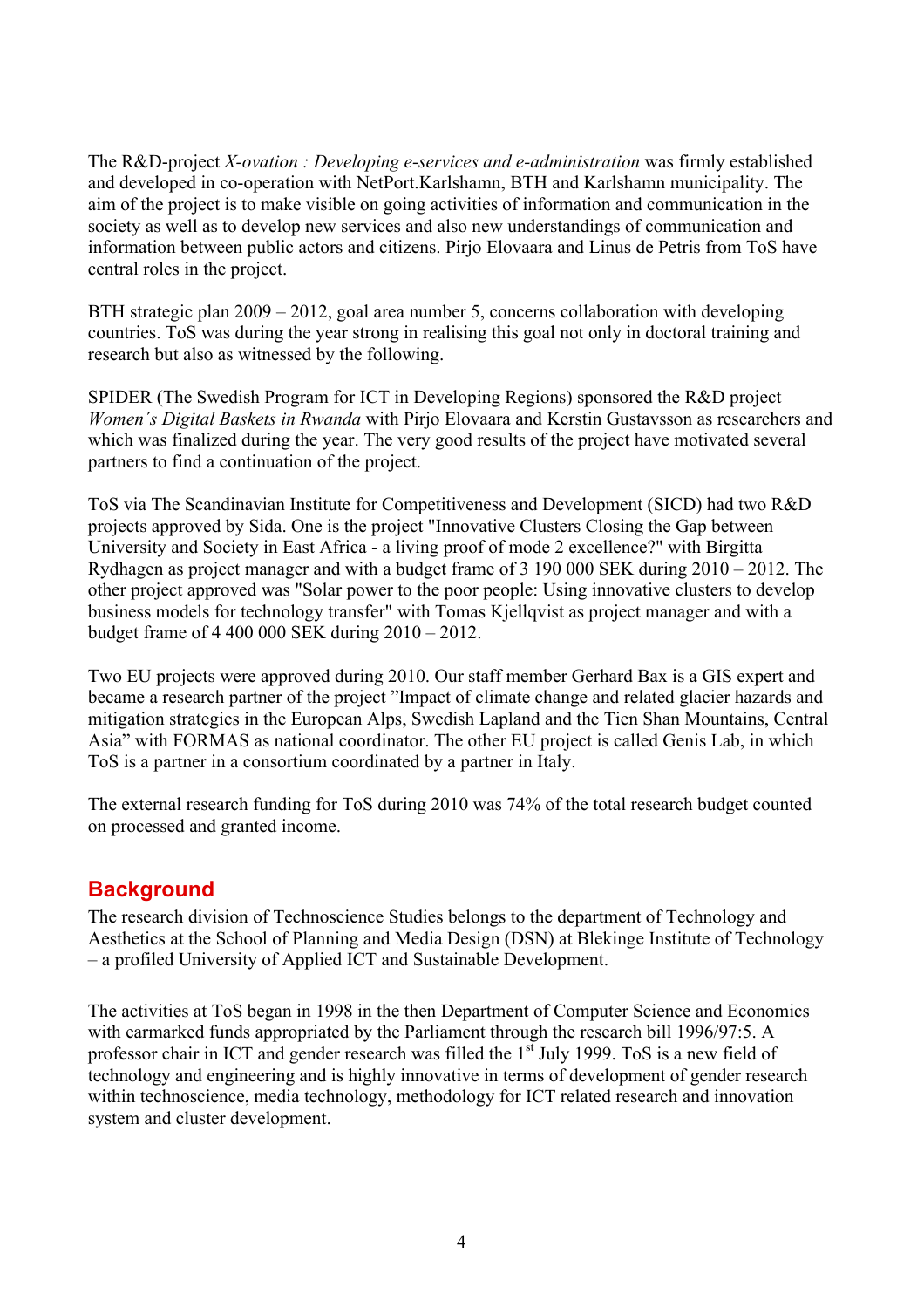In addition to research, undergraduate and graduate education the activities embrace work with knowledge networks, campus development, external engagements, internal work at BTH and support work for external funding of research and research collaboration.

ToS is fully integrated into the profile of BTH in terms of both applied IT and interactions in triple helix constellations.

## **Staff**

#### **Administrators**

Anita Carlsson / Head of Administration, Department of Administration, DSN Madeleine Persson / Economist, Department of Administration, DSN Ulrika Magnusson / Research education administrator, Department of Administration, DSN

#### **Researchers**

Carlos Acevedo / Doctoral student Gerhard Bax / Associate Professor, senior researcher Christina Björkman / PhD, senior researcher Maria Bäcke / Doctoral student Linus de Petris / Doctoral student Julius Ecuru / Doctoral student Peter Ekdahl / PhD, Senior lecturer, acting dean of school Pirjo Elovaara / PhD, Senior lecturer Anders Falk / Doctoral student, University lecturer Peter Giger / PhD, Lecturer Elisabeth Gulbrandsen / Ph.Lic., Doctoral student Kerstin Gustavsson / University lecturer Ellen Kalinga / PhD Tomas Kjellqvist / Doctoral student, Project manager Henriette Koblanck / Professor Peter Lating / PhD, postdoc Suzan Lujara / PhD Lydia Mazzi / Doctoral student Rebecka Molin / Doctoral student Joshua Mutambi / Doctoral student Charles Otine / Doctoral student Birgitta Rydhagen / PhD, Senior lecturer Fatuma Simba / Doctoral student Lena Trojer / Professor, Head of Division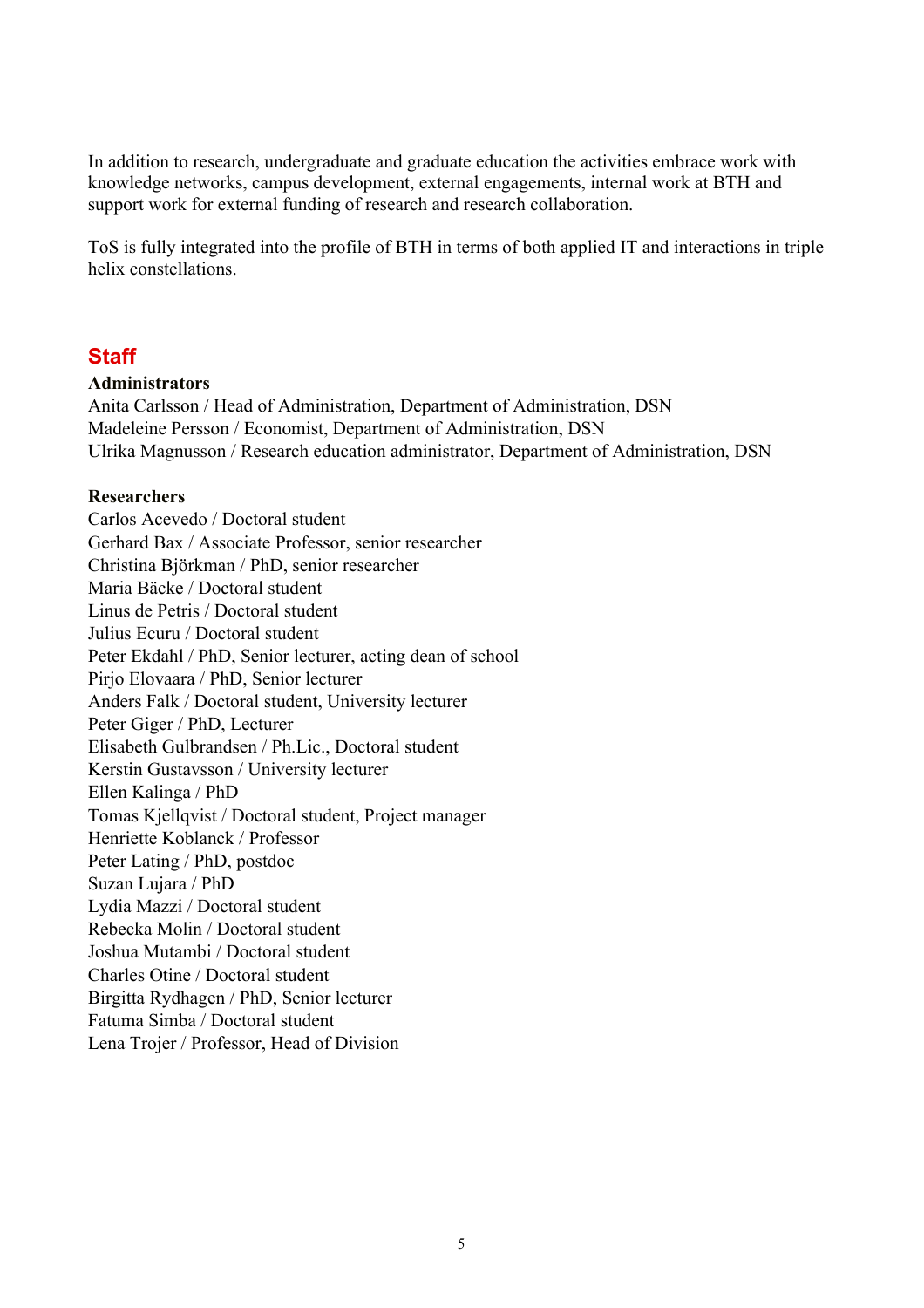## **Theoretical stance**

One of the aims of Technoscience Studies is to develop complex knowledges about ICT including media technologies as reality-producing technologies as well as of the transformations that follow in its wake. ToS is including perspectives of gender research developed within technoscience. This presupposes participation in the appurtenant processes of transformation and knowledge production. Seeing ICT as reality-producing technologies rest on the idea that all of us, researchers in the field included, are enmeshed in development processes. No innocent positions exist. ICT intervenes in and co-creates people's everyday lives. On the other hand, ICT is developed and interpreted and practiced by people. This aim of Technoscience Studies is thus to create theoretical bases as well as practises for developmental processes in ICT-related fields as well as in the context of innovation systems.

The latter has increased in importance for ToS with a strong and upcoming research profile in innovation system and development including the International Graduate School for Innovation Systems, Clusters and Innovations together with a number of international partners.

Within international gender research with strong links to the dominant technological fields of our age – information and communication technology, biotechnology and material technology – there is a widespread understanding of the production of knowledge and technology as processes that take place in distributed systems. In these days and age knowledge is generated in the overlapping borderland of universities, companies and other regional, national and international entities. These processes are not least apparent in our region Blekinge and affect the way in which BTH carries out R&D work. The term technoscience connotes this understanding of the production of knowledge, technology and reality. The way in which technoscience is defined by internationally leading researchers such as Donna Haraway raises questions about boundaries and transgression of the boundaries between science, technology, politics and society, and between humans and nonhumans as in the processes of hybridisation between people and machines (cyborg theories).

The PhD program of ToS belongs to the faculty of technology at BTH.

Along with research activities based on the individual research projects, ToS also has a joint research programme organised as division seminars and courses in order to develop epistemological competence for theoretical and methodological work. Prospective doctoral students also participate in this research programme.

## **Research projects**

The research projects are listed below within the four main profile areas of the research division of TechnoScience Studies. The projects can either be doctoral thesis projects or research projects. In some cases the projects belong to more than one profile area.

## **Design for Digital Media**

• *Theoretical Frameworks for ProduSer Oriented Design for Digital Media,*  Peter Ekdahl, R&D project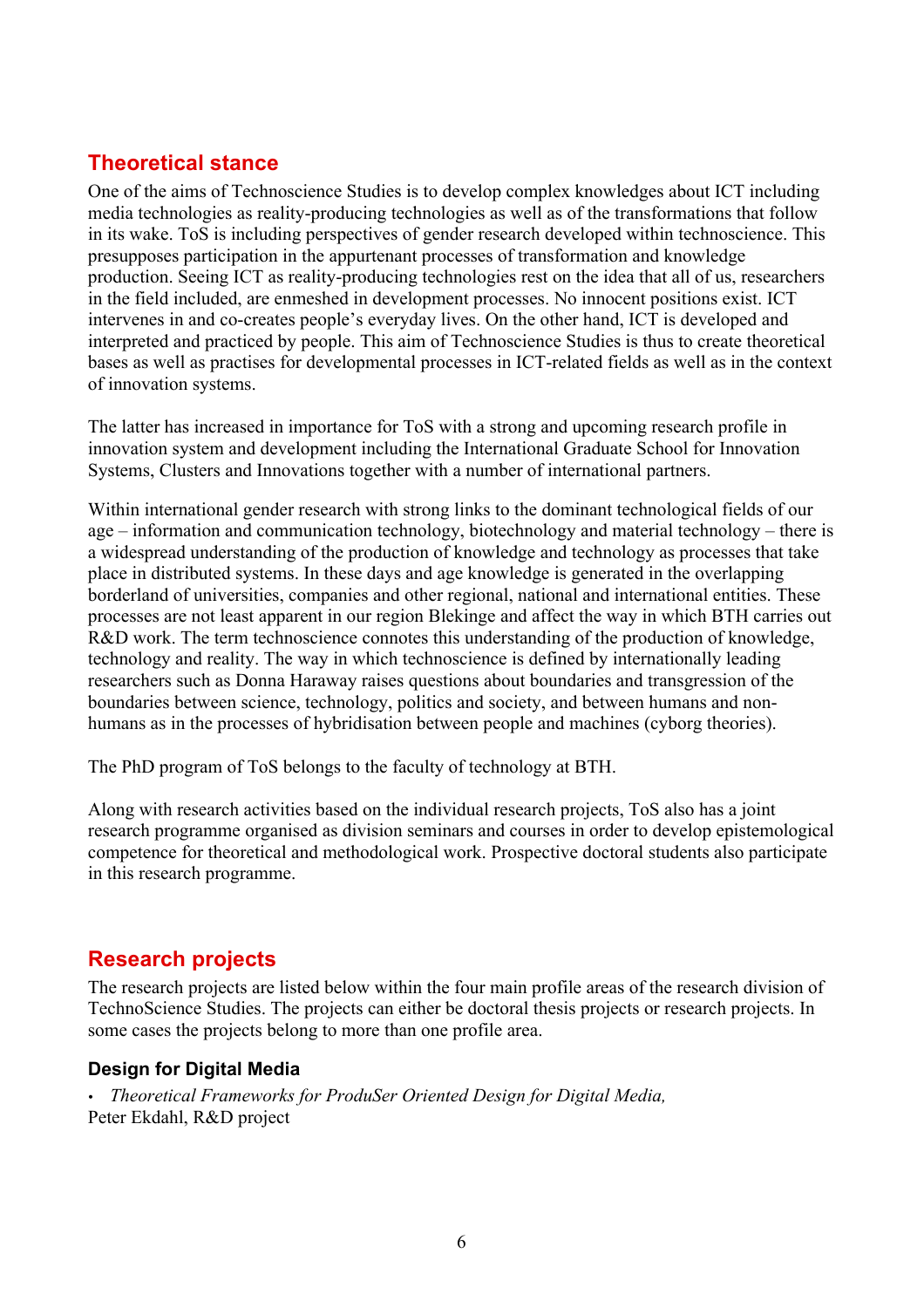The aim is to develop a research structure as well as theoretical frameworks for the concept ProduSer Oriented Design for Digital Media. When starting the process of producing digital media, there are no separate roles as producer and user. The roles are intertwined in complex and dynamic relations. The understanding of these complex relations opens up for new ways of developing relevant and future oriented applications. The R&D project is closely linked to the under graduate programmes Digital Games, Digital Visual Production, Digital Audio Production, Web Development and Basics for Digital media. The project encompasses development of a deeper and more complex understanding of digital media technology and design as an area of knowledge. The aim of the project is also to define core areas and develop transformational strategies in order to find out how traditional disciplines relate to the core areas of media technology and design including serious gender perspectives.

#### • *Knowledge Processes during the 2.0 decade - person assemblages with related theoretical and methodological expressions.*

Peter Giger, PhD project, funded by the Government of Karlshamn

The aim is to map out and discuss the epistemological impact of the previous 2.0 decade The more specific aims are to

- Complete the thesis with the prospective title *Déjà vù or brand new - THE WEB 'Entanglements' in the 2.0 decade*

- Expand and deepen the methodological concepts 'bricolage' and 'recontextualization', and 'person assemblages'

- Share knowledge about the work of Gilles Deleuze for transdisciplinary researchers, contextualized in transdisciplinary projects.

- Implement the above discussed technoscience complexities in practice - for practitioners as well as in learning at an undergraduate level

- Implement the above theories and praxis in the journal project, renamed and re-situated under the prospective title "International Journal of Technoscience" (former "International Journal of Feminist Technoscience). The transformed journal will have a wider audience and focus on transdisciplinary research involving a technoscience view of technology.

#### • *Women´s Digital Baskets in Rwanda.*

Pirjo Elovaara and Kerstin Gustavsson, R&D project funded by SPIDER 2009 - 2010.

The project aims to bring together rural Rwandan women´s everyday activities and practices, with a specific focus on traditional basket making, ICT and new digital media. The project is conducted as a joint project with the Swedish participants from Blekinge Institute of Technology and the Rwandan participants who are members of the Duhuzimbaraga co-operative. The project has also a contact person within RITA (Rwandan Information Technology Authority).

 As a starting point, the aim of the project is to document traditional skills and knowledge of handcraft methods and products by creating digital documentation of them. In a longer run the project can be developed in at least two directions: to create even more advanced digital documentation in order to facilitate more organized forms of practical training. The web site is a first step to develop an electronic market and e-business for Rwandan handicraft products.

 The project is a learning project, where ICT-skills will be an essential prerequisite for the documentation, presentation and information dissemination parts.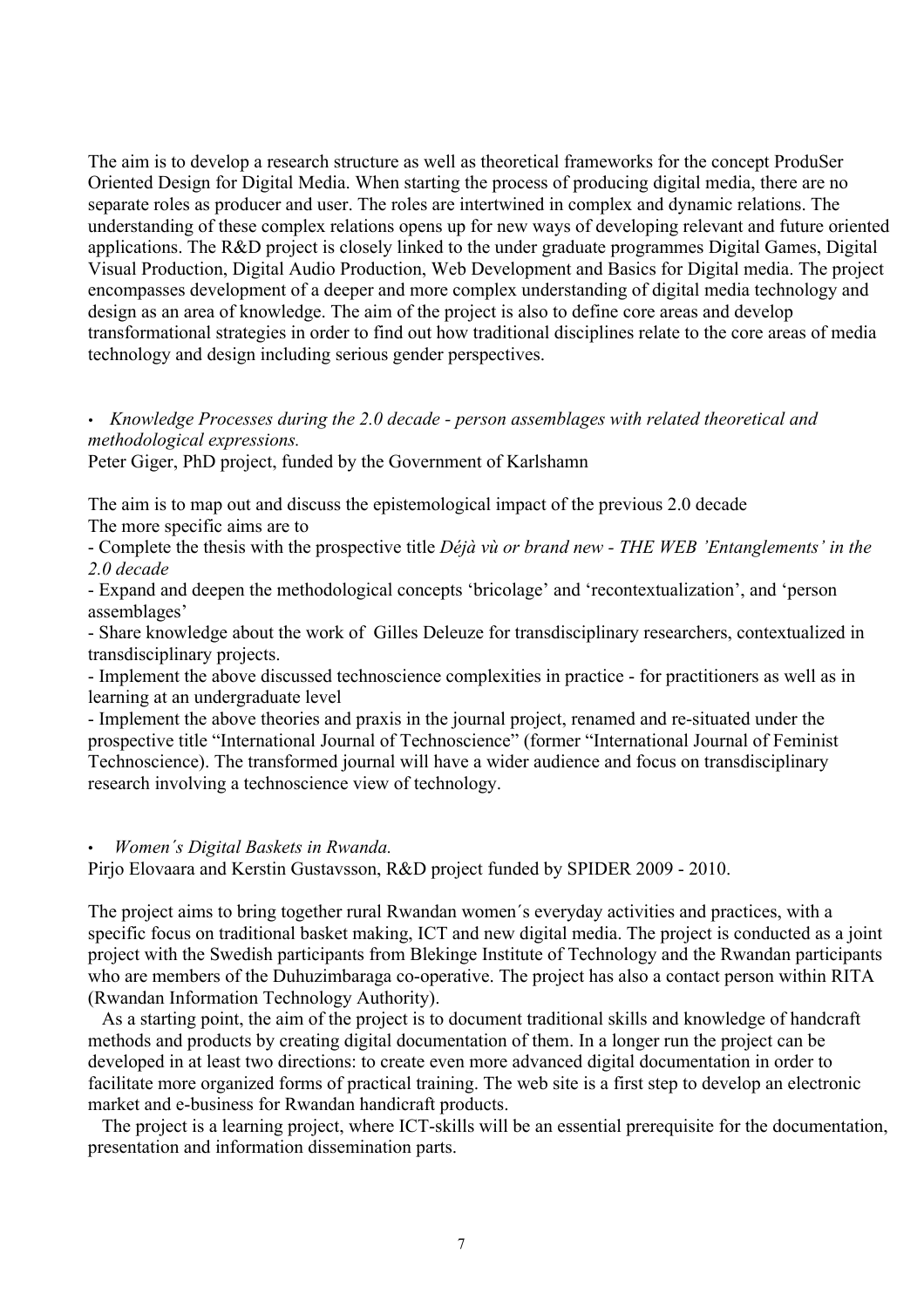The project also aims at creating an ICT-environment where the benefits of ICT for the participating women and their communities are in focus.

#### • *Technology as an intrinsic part of humans — from eGovernment to iGovernment* Linus de Petris, PhD project funded by Swedish Agency for Economic and Regional Growth

The research is set in a municipal eGovernment context and is carried out on a basis of action research. The empirical work is primarily focused on collaboration and interaction processes, externally between government, industry and civil society and internally between municipal coworkers. Thus the research partly becomes a development work with a triple-helix perspective. The theoretical work is based on an interdisciplinary foundation inspired by phenomenology, technoscience, information architecture and cognitive science.

Specific objectives are to

- explore how open data and open collaboration affect eService innovation and development processes - study the evolution of the Internet in general and the Web in particular in relation to municipal IT- and eGovernment development

- present an understanding of municipal IT-architecture and eGovernment as a ubiquitous ecology needing a holistic approach to design and development

- put in relation the techno and cognitive scientific theories on technology extending and (re)configuring our minds with respect to both social, physical and conceptual aspects, in this analysing consequences for eGovernment processes and development.

#### • *The digitizing of rituals; aesthetics in digital media*

Anders Falk, PhD project funded by local government of Karlshamn

The main objective is to study rituals as design hooks in digital media.

The more specific objectives concerns the issues of

- the choices of transparent virtual alternatives instead of unsure realities

- changes from gameplay mechanics towards emergent / internal meta systems.

## **ICT4D**

• *Transdisciplinary Research Development in Triple Helix Context in Uganda* Dr Peter Okidi Lating, post doc project project, funded by Sida.

The aim of the postdoctoral study is to strengthen transdisciplinary research skills of the candidate and improve graduate supervisory skills as part of the staff capacity development in the Faculty of Technology, Department of Engineering Mathematics/Computer Engineering, Makerere University, Uganda, The following specific objectives will be achieved:

• Publish a book titled " Transdisciplinary research development in Uganda: Co-evolution in triple helix processes".

• Publish three state-of-the-art journal papers where longitudinal data analysis method is used.

• Start learning to jointly supervise a PhD student under the Innovative Systems and Clusters Program (ISCP).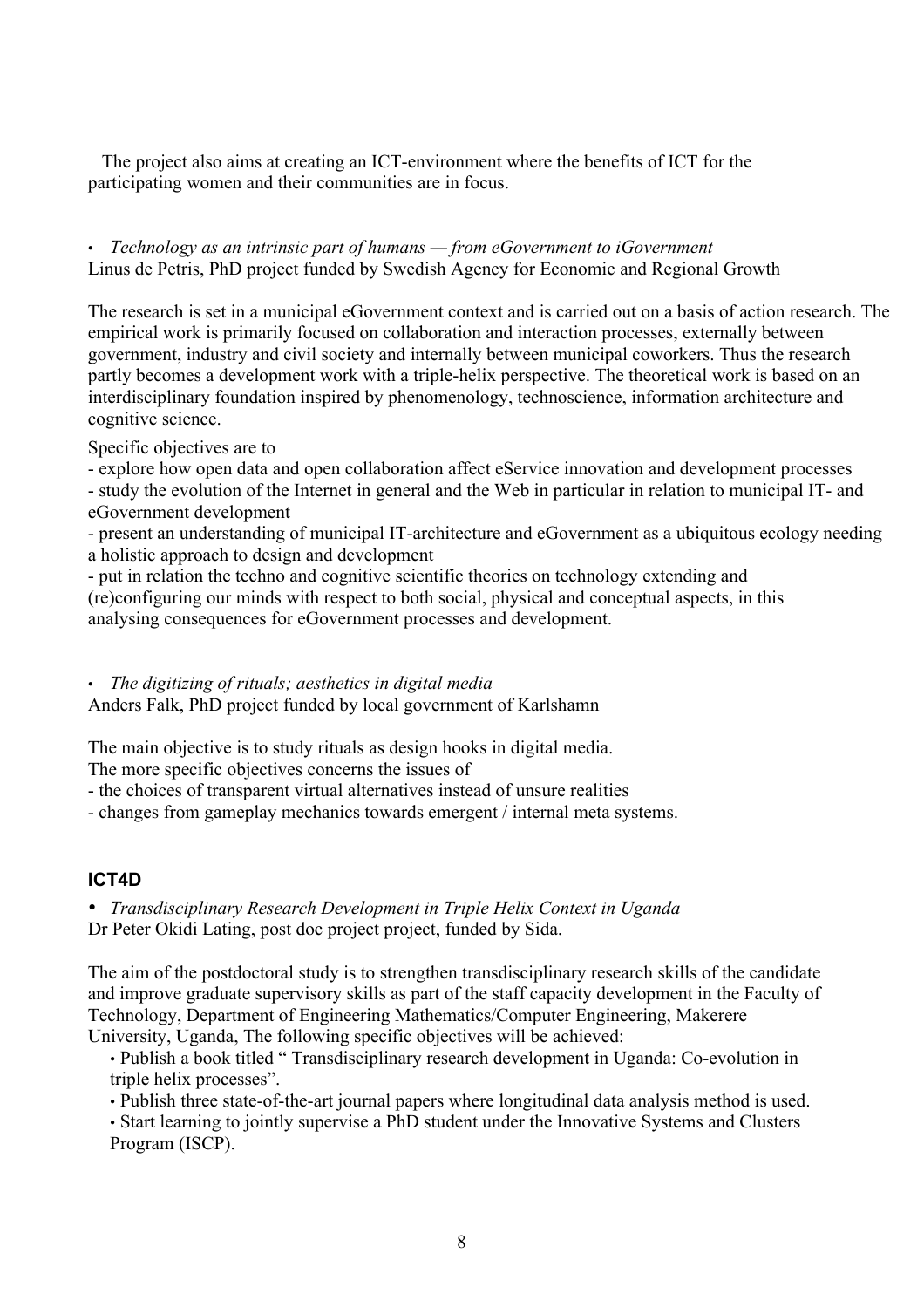• *Development of an Interactive e-Learning Management System for Tanzanian Secondary S Schools*

Ellen Kalinga, PhD project funded by Sida.

The main objective of this research was to develop an interactive e-learning management system (e-LMS) (hereby referred as TanSSe-L system) to be used by Tanzania secondary schools to support teaching and learning processes. The more specific objectives are based on the services to be offered by the TanSSe-L system:

- − To develop a module to enable the creation, storing, publication and sharing of learning materials.
- − To develop mechanisms for protecting the database and the information stored, as well as for managing users of the system and the work flow of the learning materials.
- − To develop ways of evaluating students' learning progress through the TanSSe-L system, including means of assessment.

• *Development of e-Learning Content and Delivery for Self Learning Environment: Case of Selected Rural Secondary Schools in Tanzania,*  Suzan Lujara, PhD project funded by Sida.

The main objective of this research work is to develop and deliver appropriate, self-learning and pedagogically sound e-Learning content using ICT tools. With this new measure of incorporating ICT in education, the inequalities in accessing learning materials will be greatly reduced or removed thus enhancing the equity and quality of education in rural secondary schools in Tanzania. The specific objectives of this research are to design and develop shareable e-Learning content for secondary schools as well as to determine pedagogical and technological factors in the design of e-Learning content for the self-learning environment.

• *Modelling Connectivity for e-Learning in Tanzania: Case - Study of Rural Secondary Schools.* Fatuma Simba, PhD project funded by Sida.

Broadband access network (last-mile connectivity technology) is a prerequisite to deliver multimedia e-learning contents. The main objective of this research project is to model a costeffective and performance efficiency connectivity solution for rural secondary schools to access elearning services. Specific objectives are:

1. To determine a cost-effective access network technology (last mile connectivity technology) to the rural areas.

2. To evaluate performance of the cost - effective technology in order to identify key performance parameters for the e-learning services to be delivered with the required quality of service (QoS).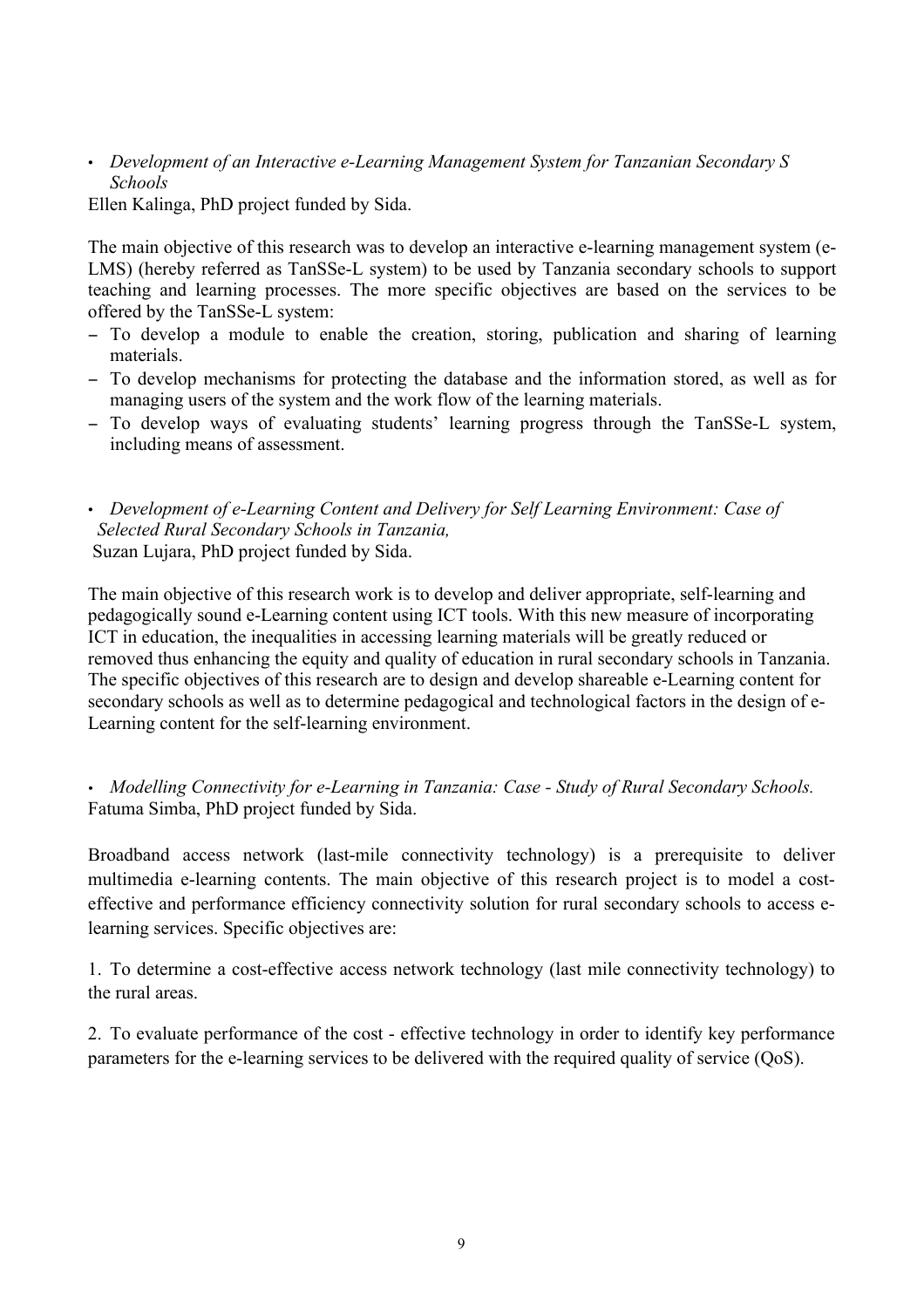#### • *Data Mining in Health Care: HIV patient monitoring in Uganda,*  Charles Otine, PhD project funded by Sida.

The main objective of the research project is to develop the incorporation of data mining techniques in the monitoring of health care of AIDS patients in Uganda. The more specific objectives are to - review critically the literature on data mining in health care and patient monitoring focusing on AIDS patients.

- assess the status of information systems in health care in Uganda.

- develop the conditions for integrating data mining in AIDS patient monitoring.

- identify the constraints to incorporating data mining in monitoring of AIDS patients in Uganda.

- explore the deployment of data warehouses for use in data mining or knowledge discovery in AIDS.

• *Geo Spatial Technologies as Decision Support Tools for Road Infrastructure Maintenance in Uganda* 

Lydia Mazzi, PhD project funded by Sida.

The main objective is to develop an integral framework for incorporating geo-information technologies as decision support tools in road infrastructure maintenance works in Uganda. More specifically the project will

- identify gaps in the use of GITs in the road infrastructure maintenance process of Uganda and identify the limitations to enhancing the use of these technologies,
- develop a model for predicting infrastructure areas due for maintenance with a view to facilitate the prioritization of road infrastructure maintenance actions, and
- develop an algorithmic framework that incorporates GITs as decision support tools in road infrastructure maintenance in Uganda

The main supervisor for Lydia Mazzi is Associate Professor Gerhard Bax.

## **Innovation System and Development**

• *Business Incubation Systems as an integral development strategy for industrialization of Uganda* Joshua Mutambi, PhD project funded by Sida

The main objective of the research is to establish the impact of the BI initiatives and to develop the most suitable model of small business incubation that can stimulate Industrialization in Uganda" Specific objectives are

- to study experiences in other countries in respect to business incubation and industrial development and in the context of Government support

- to determine the factors of business incubators that affect growth and productivity of businesses in Uganda

- propose an appropriate Ugandan Business Incubator model.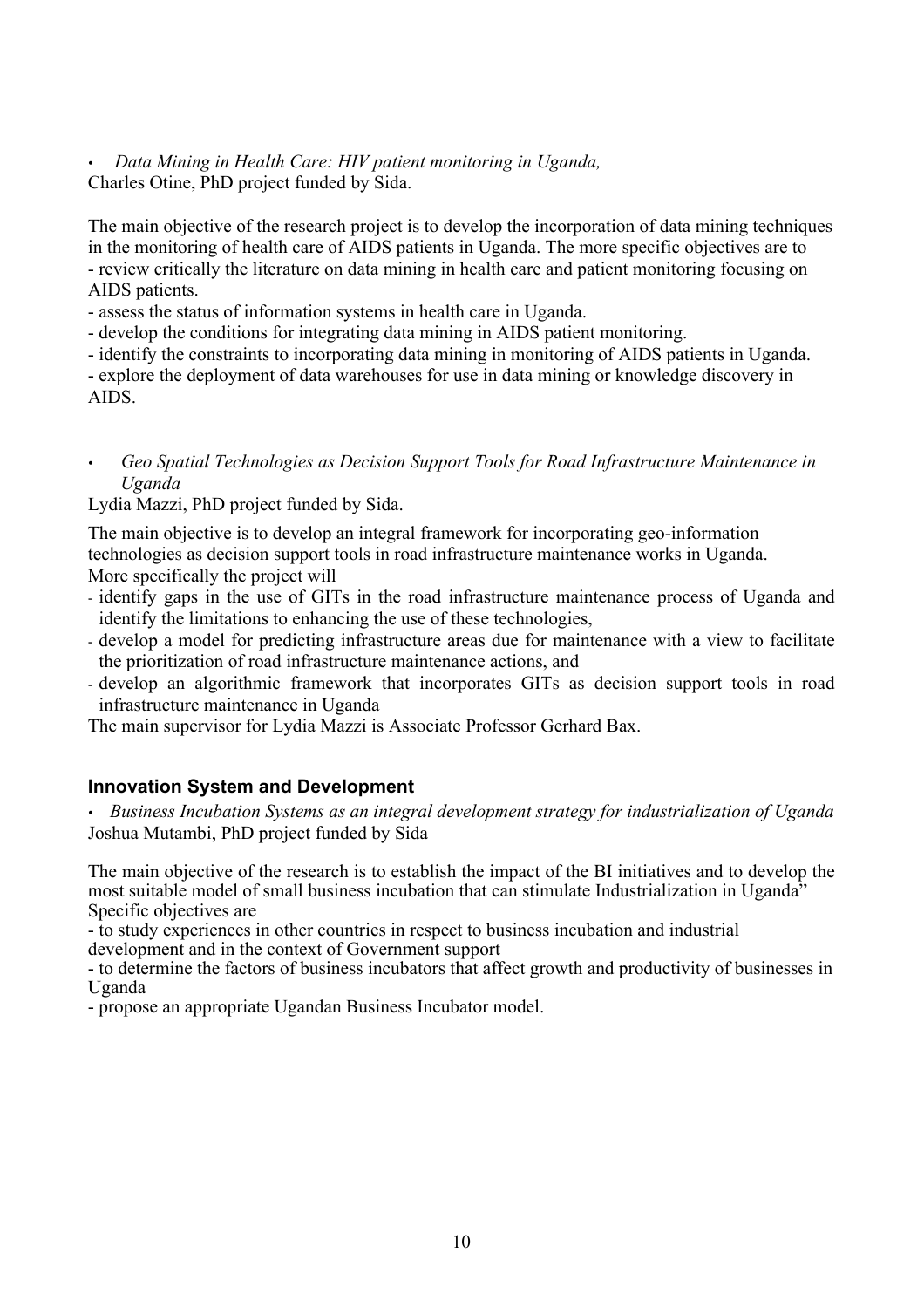#### • *Unlocking the Binding Constraints in Uganda's Innovation System* Julius Ecuru, PhD project funded by Sida

The main objective of the research project is to establish priorities for interventions within Uganda's innovation system.

Specific objectives are to

- map actors in Uganda's innovation system

- assess the patterns of interactions with respect to knowledge generation and exchange among the actors

- model the flow of knowledge and information among the actors

- identify the binding constraints and opportunities within the innovation system.

• *Formation of clusters focusing generation of a co-evolution context of university and industry in Cochabamba region, Bolivia*  Carlos Acevedo, PhD project

Main objective is to develop knowledge about the cluster shaping process focusing the generation of a co-evolution context between the university and the cluster firms based on the experiences of Cochabamba city, Bolivia.

Specific objectives are to

- describe the clustering process taken place in the region of Cochabamba, Bolivia

- determine success factors in the clustering process for the development of a co-evolution context between the university and the cluster firms

- analyse the impact reached during the clustering process in the framework of co-evolution processes.

• *Aid, Knowledge and Technology Transfer* Tomas Kjellqvist, PhD project

#### *Main objective*

Recent critique of development aid by Easterly and Moyo has among other things pointed to how recipients get dependent on aid. This study will use the debate created by these authors as a context to analyse how development paradigms on technology transfer in the energy sector has contributed to shape the situation that the authors are criticizing.

Specific objectives are

- to analyse how the role of knowledge and knowledge institutions have been treated in development paradigms, with snapshots from the 1960's, 1970', 1980's, 1990's and the first decade of the 21th century - based on this model propose an experimental model for introduction of renewable technologies to reduce poverty

- to make recommendations for the next era of technology transfers linked to the climate change mitigation and adaptation funding mechanisms.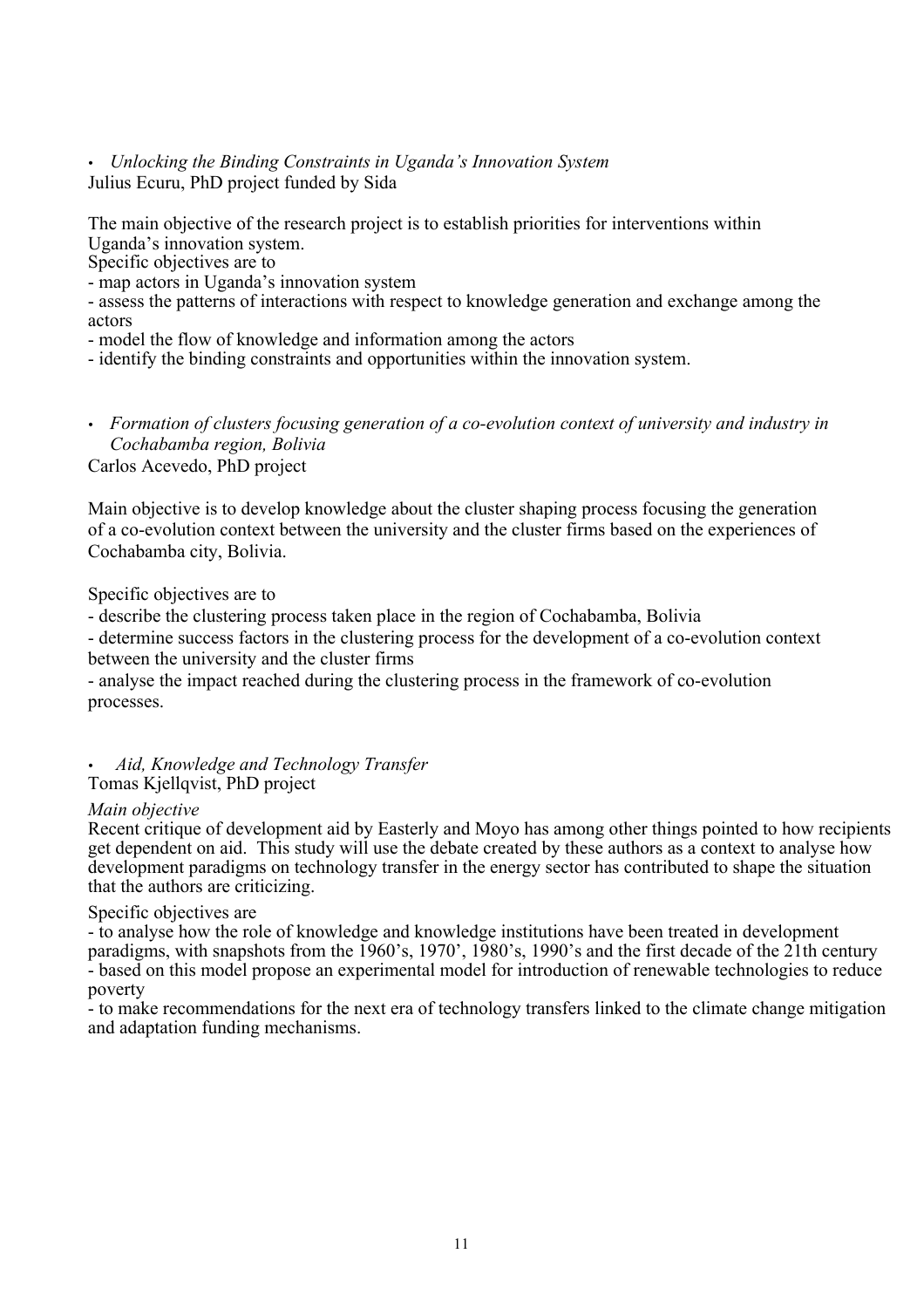#### • *Solar power to the poor people: Using innovative clusters to develop business models for technology transfer*

Tomas Kjellqvist, project manager, R&D project funded by Sida

This project proposes to improve the productive uses of energy in innovative clusters with solar energy installations adapted to their needs. The project will draw on previous experience of income generation through almost 75 innovative clusters in South Africa, Tanzania and Uganda. These 75 clusters are based on agglomerations of small and medium sized enterprises with a total geographical spread encompassing both urban and rural surroundings. Each cluster consist of a number of firms that are linked in a production chain or operate in the same trade, but cooperate to achieve joint competitiveness. They involve people in different productive functions throughout the value chains, and we find these people in very different socio-economic situations. Investing in solar technology for clusters would show long-term social and economic effects as the involved individuals of all social strata could increase their incomes over time.

 The clusters can provide opportunities to test and improve solar energy technology in real world applications as they represent a wide range of trade areas. Working with clusters means that there are opportunities to replicate solutions and to find advantages of scale. The cluster members have acquired a basic understanding of entrepreneurship and an openness to technological change. As a result they would be prepared to adopt solar technologies and adapt them to their needs. They have good experiences of participation in capacity building programs. Besides opportunities to try out solar energy technologies the clusters could develop adapted business models to apply for loans to construct experimental sites. These sites will be an arena to define research for further development of solar technology and for improving mechanisms for technology transfer.

 In this case, technology transfer and capacity building requires a close collaboration between the cluster entrepreneurs as end-users, solar technology firms as providers of technology, and universities as providers of training, expertise and new knowledge. Policymakers at national and municipal levels need to be involved to at an early stage to facilitate and give political, and possibly financial, support to the activities. A constellation of these actors is commonly referred to as a "Triple Helix". The actors are in a continuous dialogue to solve problems and transcend barriers with joint efforts. The Triple Helix requires that the respective actors join in to share their own specific knowledge and networks, and are prepared to learn things of use to their own activity area from the others. If such trust is established, the effects of the project are more likely to be sustainable. Each actor could also use his/her network for dissemination of the results, which provides for replication of approaches and solutions in a wider context.

#### **Feminist Technoscience**

• *The New Production of Politics,*  Elisabeth Gulbrandsen, PhD project

The main objective is to explore conditions for developing responsible technoscientific cultures - in and beyond the academy. The linearity as well as the division of labour suggested by the "technology push" and "society pull" policy models are heavily criticized for ignoring the complexity and dynamics that emerge partly as a consequence of the success and pervasiveness of science and technology in late modernity. Science and society have both become transgressive invading each other's domains, and policy questions are enhanced into political questions. A third,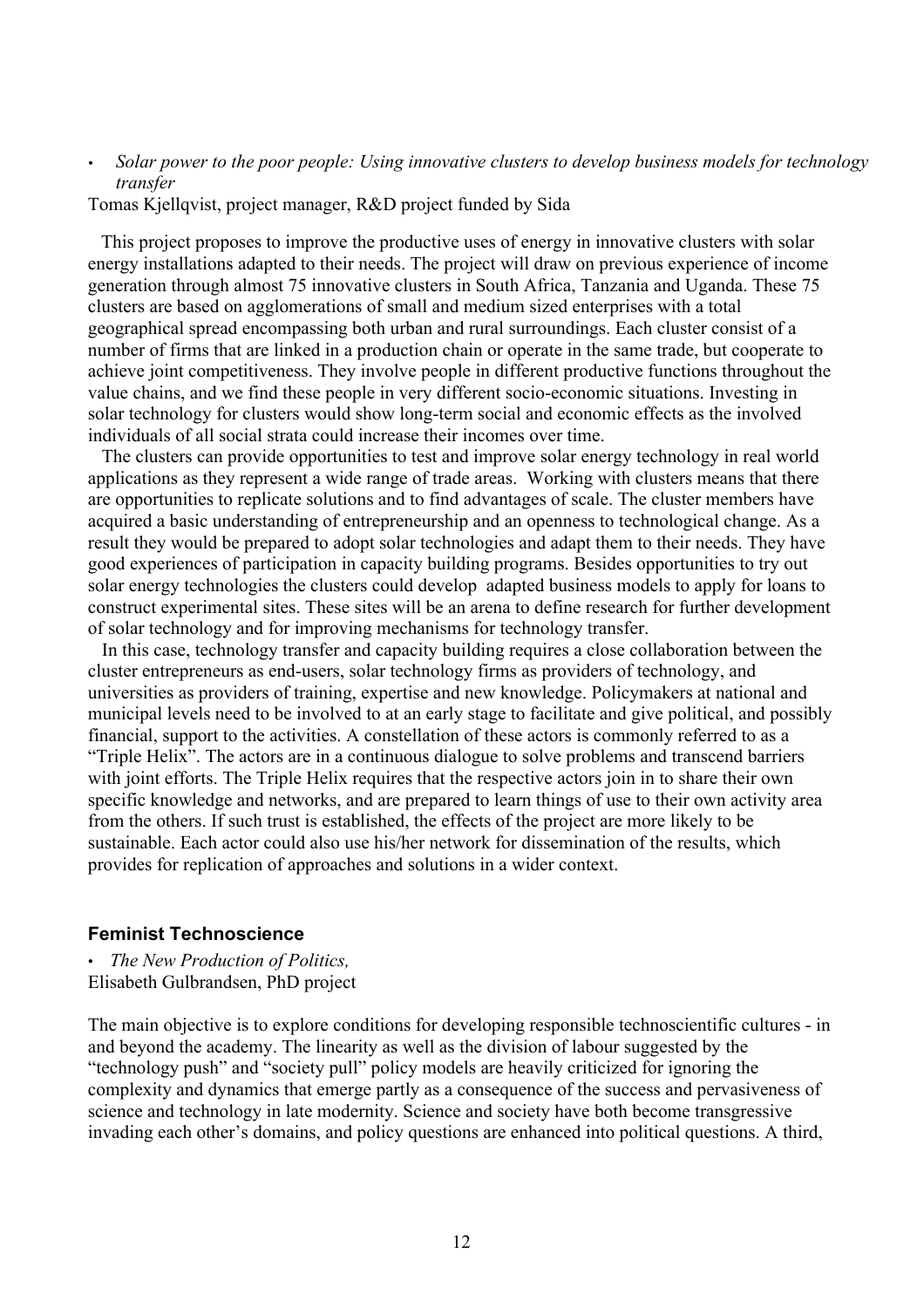more interactive policy model is emerging figured in transdiscursive terms like "strategic science", "innovation system", "postnormal science", "technoscience", "mode 2", "agora".

• *Knowledge Processes during the 2.0 decade - person assemblages with related theoretical and methodological expressions*, see above. Peter Giger, PhD project

• *A Sight/Site for Transparency or Opacity? Notes on Knowledge Production and Feminist Technoscience.*  Rebecka Molin, PhD project

The research is devoted to looking at ways of understanding the visual, and to discuss the image as a site for negotiations between subjectivity, gendered relations, technology and technological artefacts. This is done partly by laying focus on the proliferation of imagery within the digital visual form(at), and on the double relationship between the use, spread and development of images and the use, spread and development of technological artefacts. The theoretical frame argue for the urgency of making images matter beyond the borders of either a clear re-presentation of reality, or the more postmodern theoretical perspectives that put emphasis on the empty image. In this, I engage with cultural thinker Jean Baudrillard and feminist technoscience theorist Donna Haraway, in order to try to understand the (im)material consequences of technology in relation to the production of the visual.

• *X-ovation : Developing e-services and e-administration* 

Pirjo Elovaara, de Petris, Linus Peter Giger, financed by Swedish Agency for Economic and Regional Growth, 2009-2012

R&D-project in co-operation with NetPort.Karlshamn, BTH and Karlshamn municipality. The aim of the project is, taking a point of departure from the partners´ competences, experiences, perspectives and interests, to make visible on going activities of information and communication in the society. The aims are also to develop new services and also new understandings of communication and information between public actors and citizens.

• *Women´s Digital Baskets in Rwanda,*

Pirjo Elovaara and Kerstin Gustavsson, R&D project funded by SPIDER, see above.

• *Epistemological Issues in Computer Science Education from Gender Research Perspectives,*  Christina Björkman, research project

This is a project with university teachers in computer science at a Swedish university. The focus of the project is gender, knowledge and learning in computer science, and the project aims to deepen the teacher's knowledge and experience in these areas in order to develop their teaching. In the longer perspective, this concerns how to make computer science more interesting to a larger group of people than is the case today. This can be accomplished by, for example, discussing issues such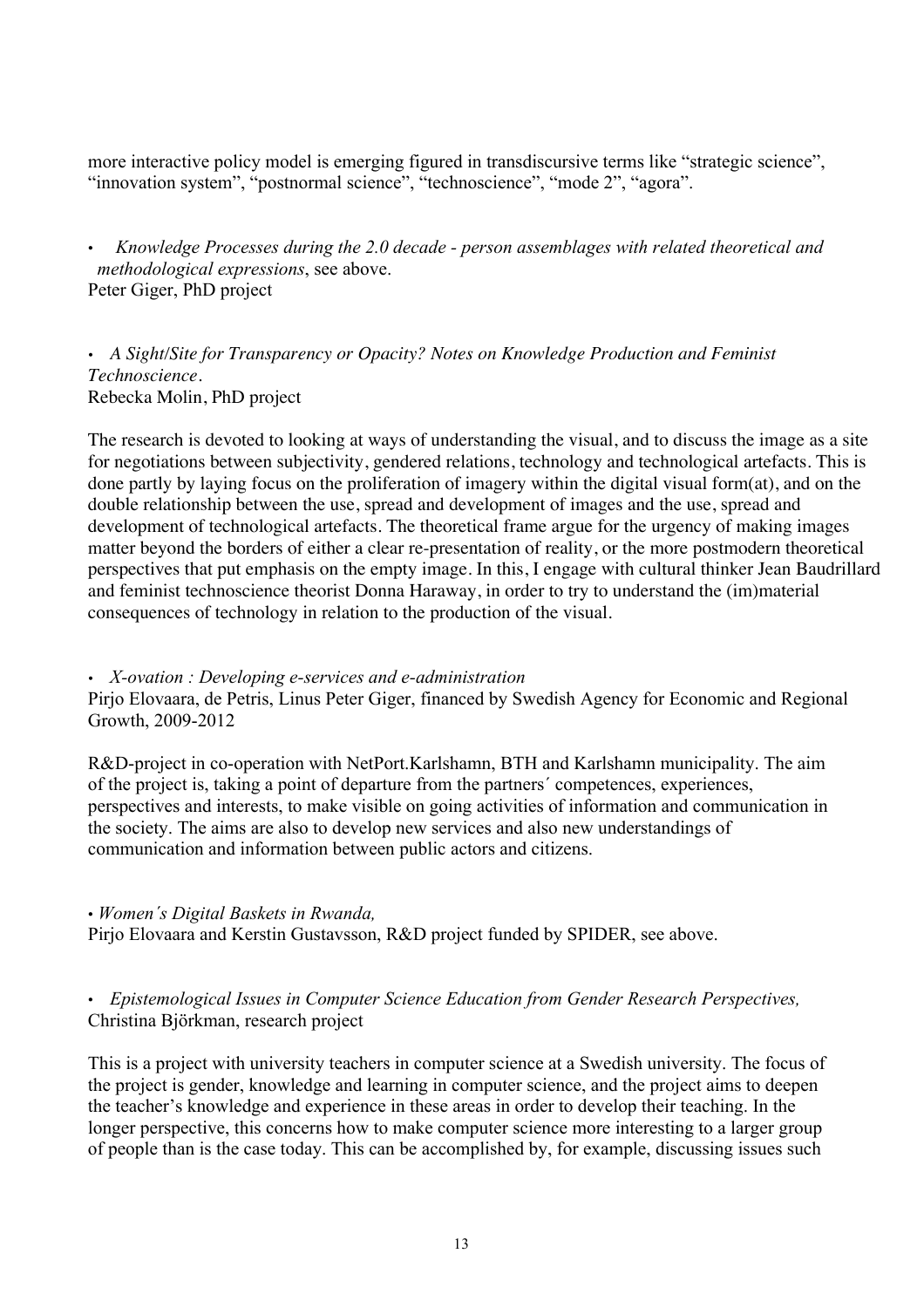as what computer "is", and how it is presented, and to learn to respect and accommodate greater diversity among students and their backgrounds, interests, motives and understandings?

• *Theoretical Frameworks for ProduSer Oriented Design for Digital Media,*  Peter Ekdahl, R & D project, see above*.*

• *Innovative clusters closing the gap between University and Society in East Africa. A living proof of Mode 2 excellence?*

Birgitta Rydhagen, project manager, funded by Sida 2010 - 2012.

Universities in East Africa collaborate in innovative cluster initiatives in diverse locations in knowledge production in the context of application. This means that scientific researchers participate in socioeconomic development and poverty reduction by developing knowledge in close collaboration with actors in local communities, with business and Government. The umbrella organization PACF (Pan African Competitiveness Forum) provides a supportive structure and facilitates collaboration between cluster groups in different African countries.

 The study focuses on two cases where cluster initiatives develop innovative solutions to address changing situations - climate change, increasing global market competition, deteriorating natural resources and an increasing need for diversified income generation among women and men. One case is the Tanzanian Zanzibar cluster for seaweed production. The other case is salt production cluster in lake Katwe, Uganda. Both clusters aim towards increasing product quality and product diversity to increase the income, and at the same time improve social conditions for workers and their families. Many of the participants are women.

 The main aim is to study how innovative clusters can foster timely implementation of knowledge products with socioeconomic relevance. Focus is on the research component, since socioeconomic development is part of the strategic policies of universities in Uganda and Tanzania. The project includes focus group discussions and participatory exercises with PACF key persons and cluster members. Research results will be disseminated continuously and through a final report to research participants in the two clusters and to PACF partners. Together with one research partner from Tanzania and Uganda respectively, we will also participate in conferences arranged by Sida and UNESCO.

• *Feminist TechnoScience and a Shared Fragile Future - challenging the epistemological infrastructure in technology.*

Lena Trojer, R&D project

The intention is to bring forward discussions on *how* we, as researchers in technoscience, are deeply involved in technological transformation processes through our knowledge production. The focus is turned towards the knowledge production itself and the university as partner in distributed research processes. The contemporary situation is understood as circumstances, where the boundaries between universities, industry, public sector and other kind of institutions and authorities are exceedingly hazy concerning knowledge production and evolving into complex co-evolving processes. The discussion is kept to the role and accountability of the actors at the universities. There is an emphasis on the need for (self)reflection in technological transformation processes as far as scientists are concerned.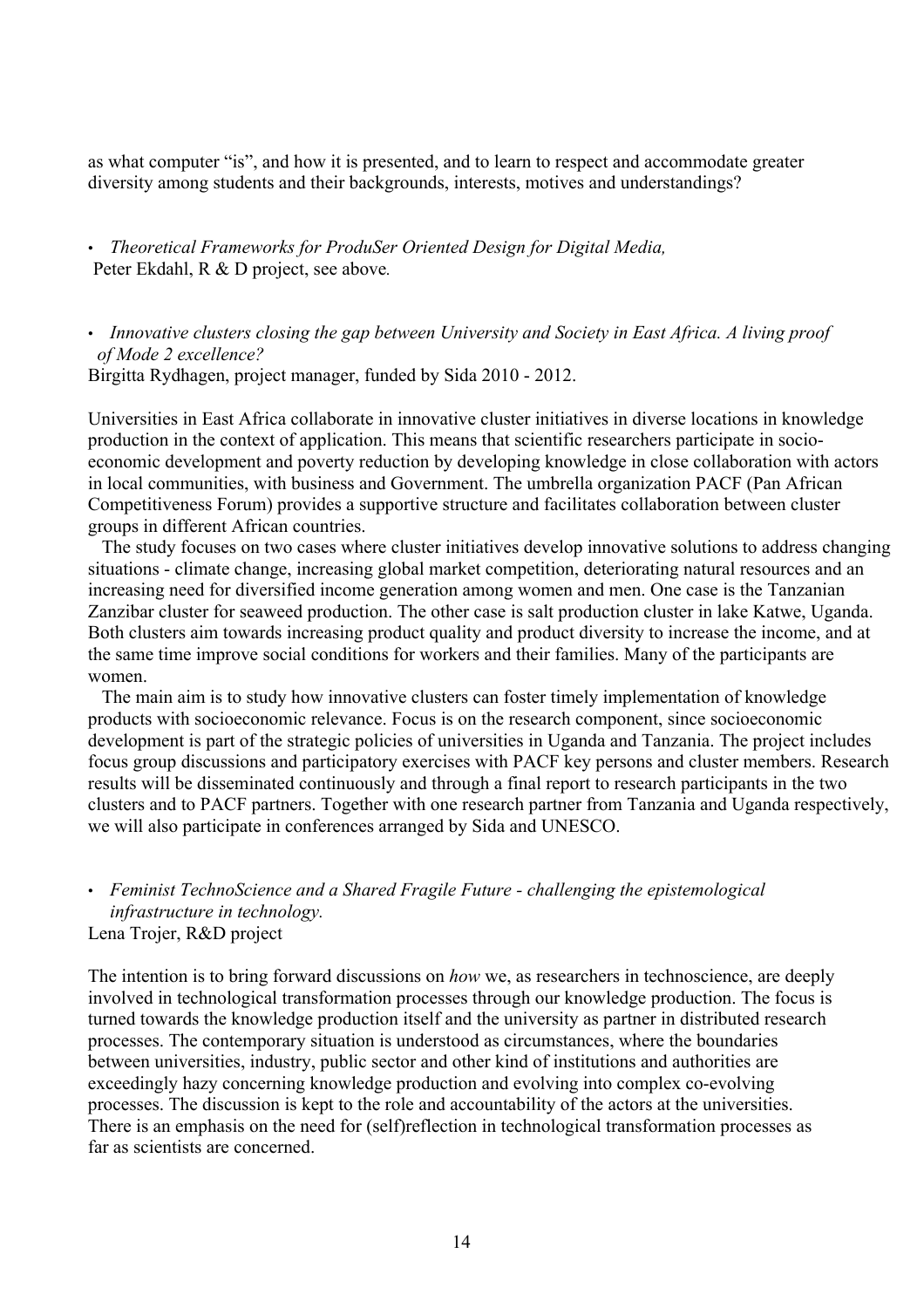### **Other ongoing projects**

• OECD-initiative on New governance approaches for multilateral cooperation in Science, Technology and Innovation (STI) to address global challenges, Elisabeth Gulbrandsen

• Sms application project "iFarms", Uganda, Sweden, Philippines, sponsored by SPIDER, see below under Internationalisation

• Partner in the national graduate school InterGender financed by VR and coordinated by Linköping University

- Collaboration with Bauhaus University, Weimar, for developing a joint R&D program
- GenisLab; The Gender in Science and Technology LAB, EU project within FP7
- Digital Storytelling, a regional project within Deltagarden (www.deltagarden.se), Pirjo Elovaara
- Research collaboration with Faculties of Technology at Makerere University, Uganda,

University of Dar es Salaam, Tanzania and Universidad Mayor de San Simon, Bolivia, see below under Internationalisation.

• R&D collaboration in PACF (Pan African Competitiveness Forum) and ISCP-Bolivia (Innovation System and Cluster Program) funded by Sida.

• Nationella genusforskarskolan (National Gender graduate school) in Umeå, Christina Björkman, Pirjo Elovaara

• R&D in design methodology for lecturers at the media technology under graduate and graduate programs.

## **Postgraduate degrees awarded**

Licentiate of Technology Pirjo Elovaara 2001 02 02 Licentiate of Technology Christina Björkman 2002 06 14 Licentiate of Technology Peter Ekdahl 2002 10 25 **Doctorate** of Technology Birgitta Rydhagen 2002 12 18 Licentiate of Technology Annelie Ekelin 2003 01 27 Licentiate of Technology Inger Gustafsson 2004 05 07 **Doctorate** of Technology Pirjo Elovaara 2004 05 28 **Doctorate** of Technology Christina Björkman 2005 05 23 **Doctorate** of Technology Peter Ekdahl 2005 12 09 Licentiate of Technology Peter Giger 2006 06 09 Licentiate of Technology Peter Okidi Lating 2006 12 04 **Doctorate** of Technology Inger Gustafsson 2008 01 18 Licentiate of Technology Ellen Kalinga 2008 05 28 Licentiate of Technology Suzan Lujara 2008 05 28 **Doctorate** of Technology Peter Okidi Lating 2009 03 06 Licentiate of Technology Fatma Simba 2010 06 28 **Doctorate** of Technology Ellen Kalinga 2010 12 08 **Doctorate** of Technology Suzan Lujara 2010 12 08 **Doctorate** of Technology Peter Giger 2010 12 15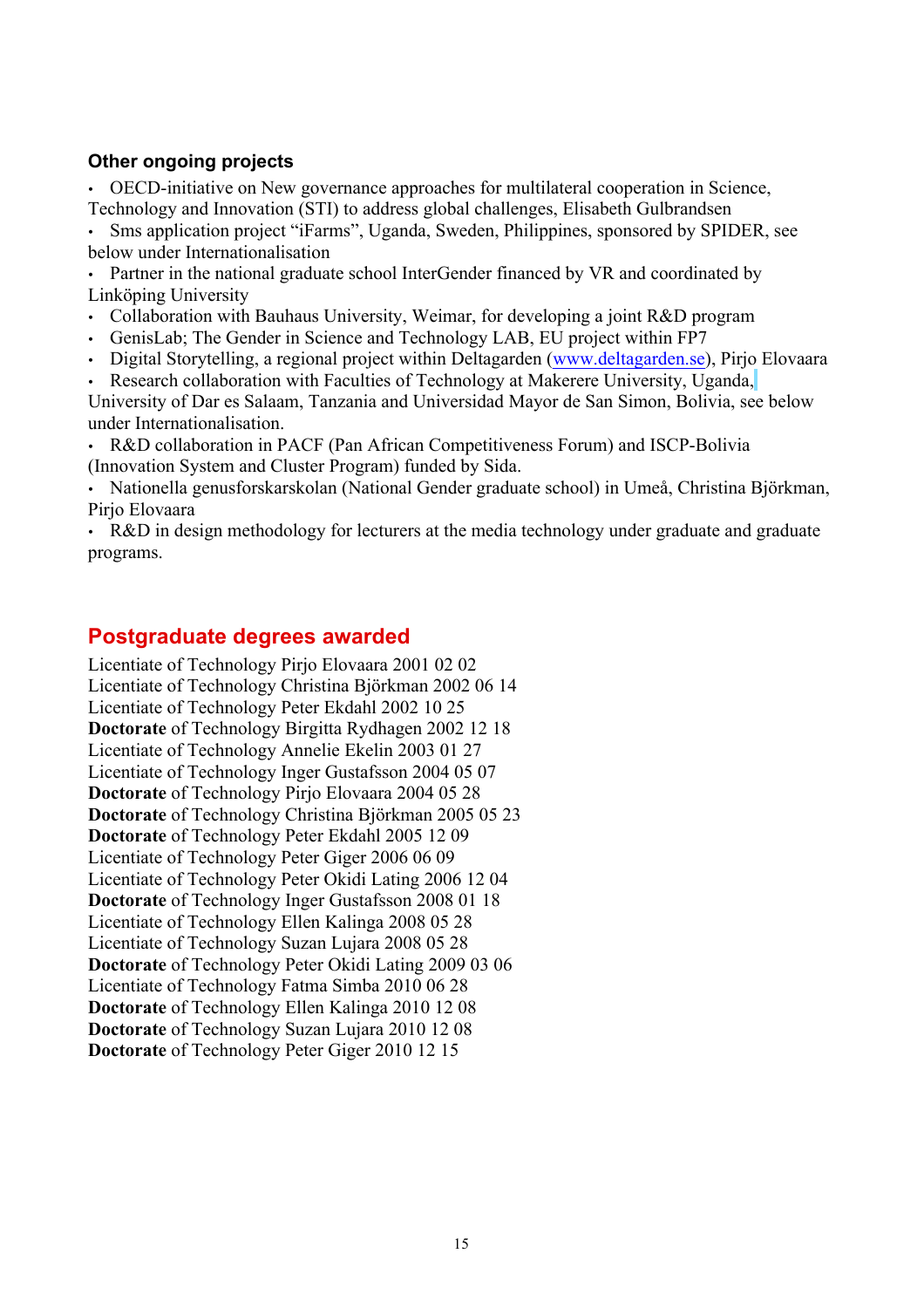## **Publications**

**Ecuru**, Julius, **Naluyima**, Hellen, (2010) "Biotechnology Developments in Uganda and Associated Challenges" in *African Crop Science Journal*, vol. 8 issue 4, African Crop Science Society.

**Elovaara**, Pirjo, **Sefyrin**, Johanna, **Öhman**, May-Britt, **Björkman**, Christina (editors) (2010) *Travelling Thoughtfulness - feminist technoscience stories,* Department of Informatics, Umeå University, ISSN 1401-4507; 10.04

**Elovaara**, Pirjo, **Mörtberg** Christina, (2010) Cartographic Mappings – Participative Methods in Proceedings of the 11th Conference on Participatory Design, PDC 2010. ACM Press. ISBN 978-1- 4503-0131-2.

**Giger**, Peter, (2010) *Conversation and Figuration from the Horizontality of the 2.0 Decade*, Blekinge Institute of Technology Doctoral Dissertation Series, ISBN 978-91-7295-193-8

**Gulbrandsen**, Elisabeth, **Trojer**, Lena (2010) "re-thinking excellence; getting smart between the no longer and the not yet - comments on the convergence of knowledge and politics" in *Travelling Thoughtfulness - feminist technoscience stories*, (editors) Elovaara, Pirjo, Sefyrin, Johanna, Öhman, May-Britt, Björkman, Christina, Department of Informatics, Umeå University, ISSN 1401-4507; 10.04

**Kalinga**, Ellen, (2010) *Development of an Interactive E-learning Management System (e-LMS) for Tanzanian Secondary Schools*, Blekinge Institute of Technology Doctoral Dissertation Series No. 2010:10, ISBN 978-91-7295-191-4

**Lujara**, Suzan, (2010) *Development of E-learning Content and Delivery for Self Learning Environment - Case of Selected Rural Secondary Schools in Tanzania*, Blekinge Institute of Technology Doctoral Dissertation Series No. 2010:11, ISBN 978-91-7295-192-1

**Mazzi**,Lydia, K., **Tickodri**, Sandy, S., T., **Bax**, Gerhard, (2010) "An Overview of the Gaps and Limitations in the Utilization of GITs for Road Infrastructure Maintenance in Uganda", conference paper, the 5th ESRI Eastern Africa User Conference (EAUC), Transportation and Utilities. Safari Park Hotel, Nairobi - Kenya. 10th - 12th November 2010

**Mörtberg**, Christina, **Elovaara**, Pirjo (2010) "Attaching People and Technology: Between E and Government" in Shirley Booth, Sara Goodman, Gill Kirkup (eds) *Gender Isssues in Learning and Working with Information Technology: Social Constructs and Cultural Contexts,* Hershey, New York: Information Science Reference.

**Mörtberg**, Christina, **Stuedahl**, Dagny, **Elovaara**, Pirjo (2010) "Designing for Sustainable Ways of Living with Technologies" in Ina Wagner, Tone Bratteteig, Dagny Stuedahl (eds) *Exploring Digital Design: Multi-disciplinary Design Practices,* London: Springer.

**Molin**, Rebecka, (2010) Notes on Representation as Visual Optics in International Journal of Feminist Technoscience, Open Peer Review Journal, ISSN 1654-6792, URL: http://feministtechnoscience.se/.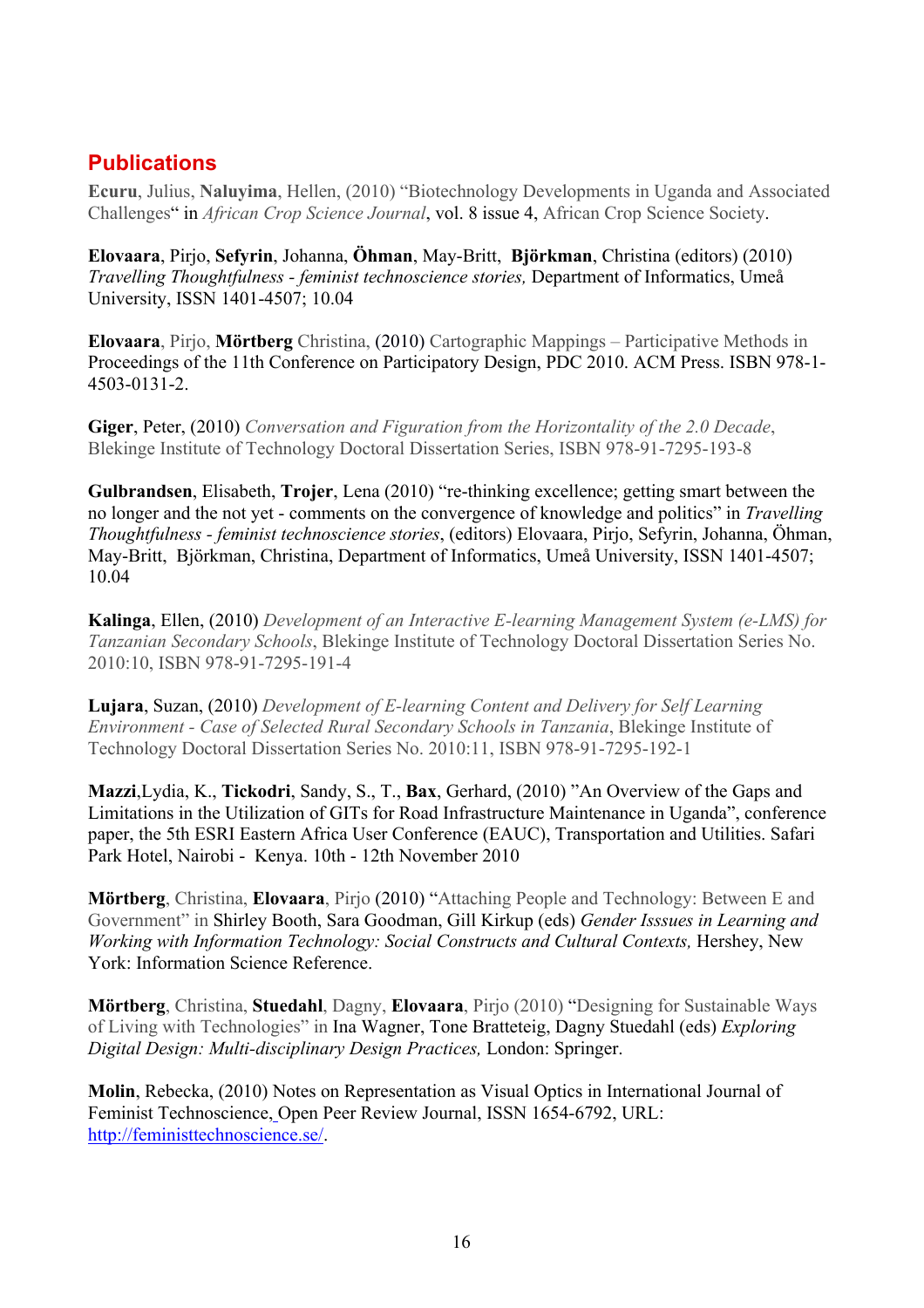**Otine**, Charles, **Kucel**, Samuel, **Trojer**, Lena, (2010) "Dimensional Modeling of HIV Data Using Open Source" in the *Proceedings of World Academy of Science, Engineering and Technology* Issue 63.

**Rydhagen**, Birgitta (2010) Saving the world (techno)scientifically. In Elovaara, Pirjo, Sefyrin, Johanna, Öhman, May-Britt, Björkman, Christina (editors) (2010) *Travelling Thoughtfulness feminist technoscience stories,* Department of Informatics, Umeå University, ISSN 1401-4507; 10.04

**Rydhagen**, Birgitta (2010) Report on *Swedish Gender research within the areas of sustainable development, climate change and environmental studies* to Vetenskapsrådet.

**Simba**, Fatuma, (2010) *Modeling Connectivity for e-Learning in Tanzania: Case-study of Rural Secondary Schools*, Blekinge Institute of Technology Licentiate Dissertation Series No. 2010:05, ISBN 978-91-7295-178-5

#### **Publications about Division of TechnoScience Studies and its Staff Members**

Rwanda satsar stort på sin utveckling: Kvinnor, korgar och digitala verktyg Commersen March 17, 2010 http://www.e-pages.dk/ronneby/49/12

Lena Trojers blog, Intranytt, BTH, nr 1, 2010

X-ovation ett spännande utvecklingsprojekt, Intranytt, BTH, nr 3, 2010

XPO 2010, Intranytt, BTH, nr 3, 2010

E-learning program för Tanzania, Intranytt, BTH, nr 4, 2010

Första mötet med SICD advisory group, Intranytt, BTH, nr 4, 2010

Rwanda blog, Intranytt, BTH, nr 5, 2010

## **Postgraduate activities**

#### **InterGender**

*ToS partner in the VR funded National Graduate School*

InterGender links Swedish PhD programs in Gender Studies and set up relations to four major European Research Schools within the area. Participants are Gender Studies units at the universities in Blekinge, Göteborg, Linköping, Luleå, Lund and Örebro that have established Gender Studies as a research training area of its own, as well as Gender Studies units at the universities of Stockholm, Uppsala and Umeå. International partners are the Finnish, the Dutch and the Inter-Nordic gender research schools as well as the transdisciplinary gender research school at Humboldt University, Berlin. InterGender is linking these strong, but scattered research training units in a joint, systematized program of PhD courses, PhD supervisors' courses, thematic research seminars and conferences. A clustering of PhD students in long-term trans-institutional and ICT-facilitated discussion groups is an aim. It is expected that InterGender will generate synergies and a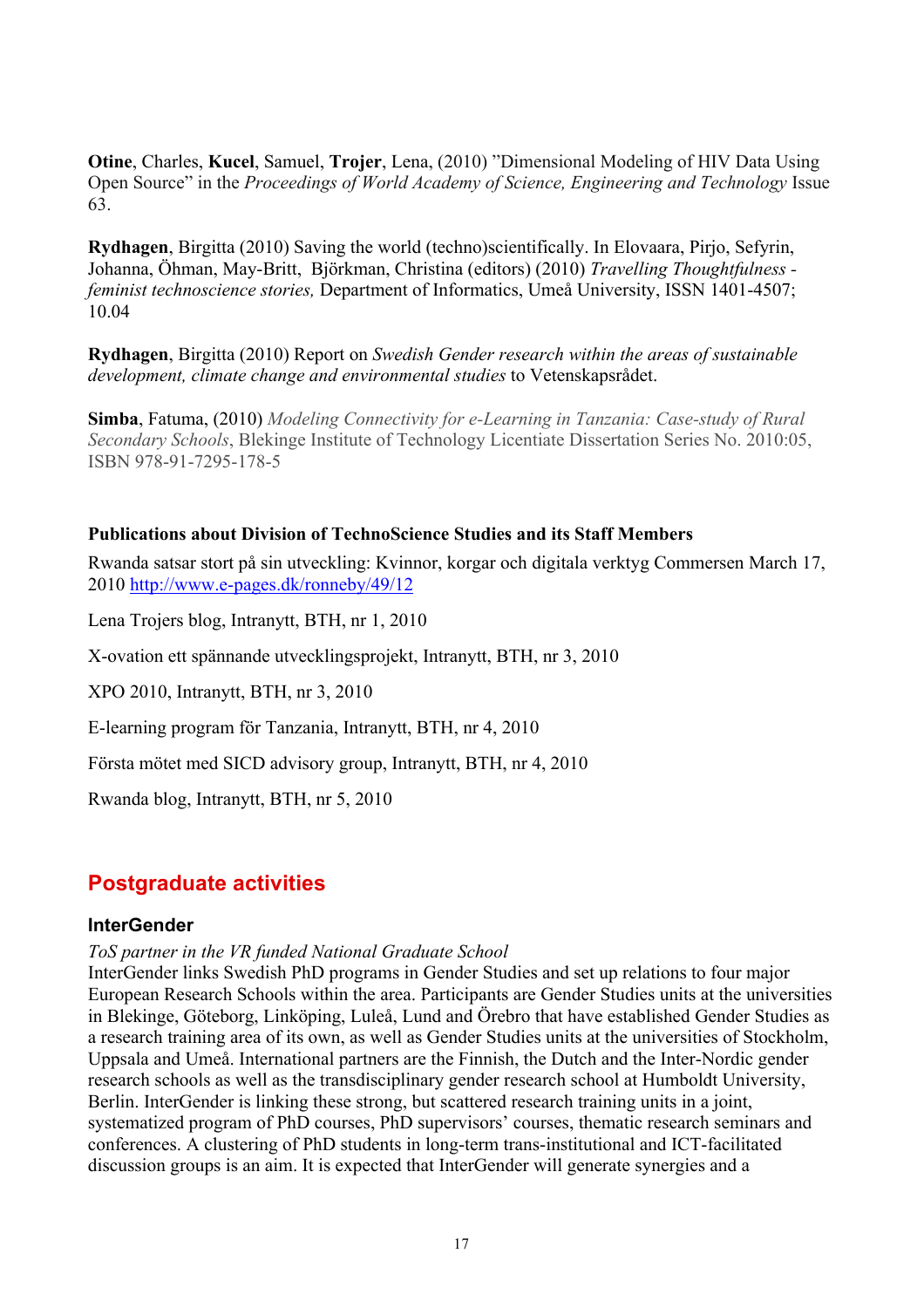significantly enhanced level of quality due to critical mass and complementary expertise of the research staff. Pirjo Elovaara, Rebecka Molin and Lena Trojer are working with InterGender.

## **Research supervisor training**

#### *FLUS, 4,5 ECTS*

The two universities BTH and Linné University in Växjö and Kalmar provide a joint research supervisor training for staff holding a Ph.D. The Faculty Board has tasked Lena Trojer with being the programme director on BTH's behalf.

## **Division Seminars and Graduate Course**

Staff engaged in research at Technoscience Studies as well as lecturers gather for division seminars and graduate courses, where research activities and fundamental choices for our understanding of the field are discussed and developed and where individual researchers present their work for discussion. The following division graduate course and seminars were held during the year:

- 2010 04 27 Open research seminar on research activities at ToS
- 2010 05 06 Seminar on the project X-Ovation, Linus de Petris, Pirjo Elovaara, BTH
- 2010 06 15 Open research seminar on strategies for development of ToS
- 2010 10 18 Aesthetics as basic concept for Media technology, Peter Ekdahl, BTH, lecture at Graduate course Aesthetics for Digital Media
- 2010 11 22 Understandings of Aesthetics in Social Media, Peter Giger, BTH, lecture at Graduate course Aesthetics for Digital Media
- 2010 12 17 Perspectives on Foundations of Aesthetics, Ass. Prof. Claes Entzenberg, Uppsala University, lecture at Graduate course Aesthetics for Digital Media.

## **Development of the R&D profile Design for Digital Media**

#### *Position*

The development work of the Media Technology Group in the undergraduate programs indicates that the core knowledge foundation of design for digital media is evolved in the expression of the production (in Swedish gestaltande produktionen). Consequently there are specific demands on the epistemological and methodological bases as well as the formation of the R&D profile to support the activities.

The objectives of the R&D profile of Design for Digital Media are:

- to strengthen and more clearly articulate the design environment for undergraduate courses
- to develop Master programs and courses on graduate level

- to develop the research profile of Design for Digital Media in the PhD program of Technoscience Studies into a specific PhD program of its own

- to provide relevant qualifications for the teacher staff of Media Technology at graduate level

- to strengthen cooperation with external education and research actors nationally and internationally

- to develop co-production with the industry and the public sector.

The R&D profile of Design for Digital Media includes the following:

- Seminars developing the conceptual repertoire. The activities are open to the teacher as well as researcher staff. This enables us to identify and prioritise the needs of qualification for our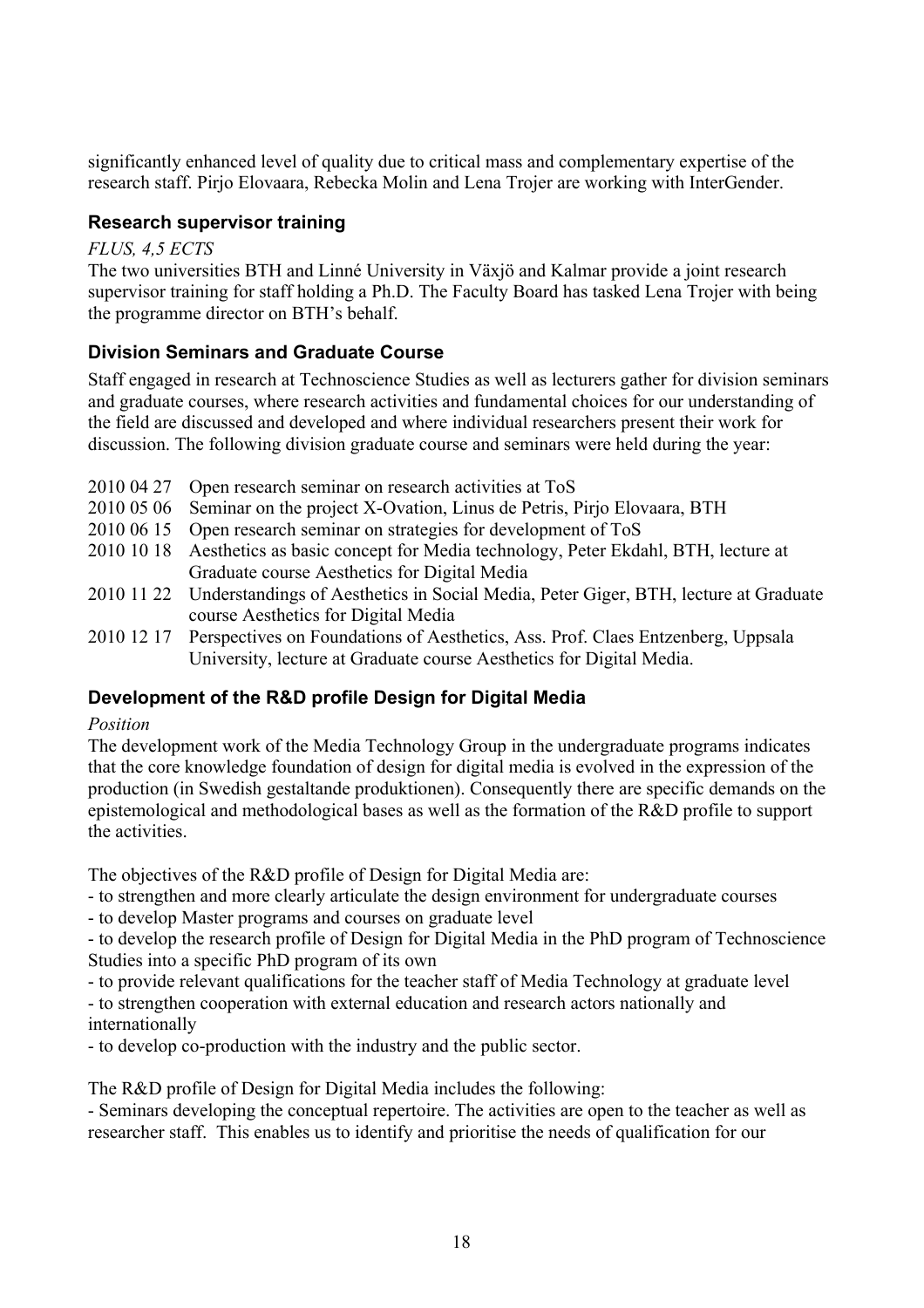teachers. The activities include seminars with guest speakers, literature and writing workshops, participation in conferences with papers.

- Courses at graduate level to qualify the teachers and invite applicants from other university sections and colleges in order to broaden our networks.

- Graduate school at the national level in collaboration with other universities. This facilitates teachers' qualifications and networking.

- Research groups focusing three areas: theory, development of design education and applied research.

#### *The Swedish Faculty for Design Research and Research Education*

Design for Digital Media at ToS is a member of the Swedish Faculty for Design Research and Research Education, which aim is to create a national centre for solid, critical and future-oriented platform for research, advanced practice and education in the field of design.

The Design Faculty was founded in December 2007 financed by Swedish Council of Research (VR) and Royal Institute of technology (KTH). The main activity is to coordinate a national graduate school of design in cooperation with about 20 research institutions in Sweden. The overarching aim is to establish design as an academic discipline by linking other disciplines and the specific knowledge areas of design practice. The graduate school presently includes about 30 doctoral students with backgrounds within design, architecture, technology, economy, fashion or pedagogics all with a focus on design research.

The Design Faculty functions as a national resource platform for design research and the partner institutions. It supports and initiates design research as well as promotes design for research councils and other supporters.

#### *Research Development of Design Methodology*

Professor Henriette Koblanck continued to be linked to ToS during 2010. The focus of the collaboration is development of design understandings and design practices for the research profile Design for Digital media. Henriette Koblanck holds a professor chair in design at the Department of communication and design at Linné University. Thanks to her work ToS and DSN, campus Karlshamn is full member of the research network S&R, Swedish Design Research Network. This broadens the national network considerably for the profile Design for Digital Media as well as brings the research into the national graduate school named Design faculty together with additional 18 universities in Sweden, se below. Henriette Koblanck works with a longterm competence development within design for research and teaching staff at ToS and DSN. Peter Giger and Anders Falk participated in activities at the Design faculty during the year.

## **Internationalisation**

Technoscience Studies was involved in the following international R&D&I activities:

#### **Partners in Developing Countries**

*Cooperation with the College of Engineering and Technology* (CoET) at the University of Dar es Salaam, on an e-learning project. The form of cooperation is via doctoral studies. Three doctoral students, Ellen Kalinga, Suzan Lujara and Fatuma Simba were doing their Ph.D. studies at both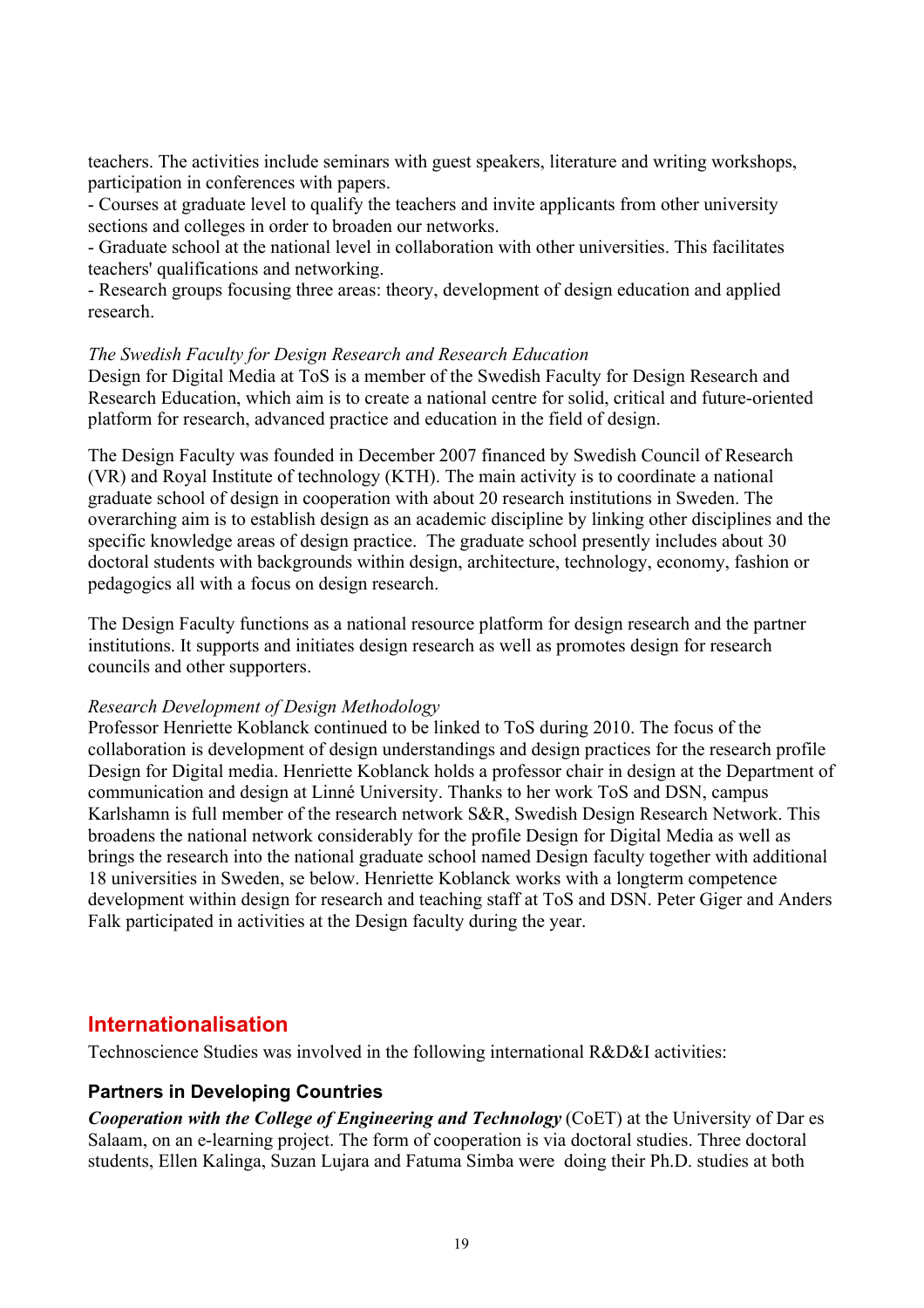CoET and BTH, with a Tanzanian research supervisor and a Swedish research supervisor (ToS, Lena Trojer, Birgitta Rydhagen). Fatuma Simba got er licentiate degree in June. Ellen Kalinga and Suzan Lujara defended successfully their doctoral theses in December.

*Cooperation with the Faculty of Technology* at Makerere University, Uganda, on e-learning, datamining, GIS and innovation system projects. The form of cooperation is via doctoral studies and one postdoc. Four doctoral students, Charles Otine, Lydia Mazzi, Joshua Mutambi and Julius Ecuru are doing their Ph.D. studies at Makerere University and BTH with a Ugandan research supervisor and a Swedish research supervisor (ToS, Lena Trojer, Gerhard Bax). Peter Okidi Lating from Makerere University is doing his postdoc in collaboration with BTH, ToS.

*Cooperation with the Universidad Mayor de San Simón (UMSS) in Bolivia* on development of innovation systems. The form of cooperation is via doctoral studies. One doctoral students, Carlos Acevedo at UTT (Technical Transfer Unit at UMSS) is doing his Ph.D. studies at BTH with two Bolivia research supervisors and two Swedish research supervisor (ToS, Lena Trojer, Birgitta Rydhagen).

The R&D project *Women´s Digital Baskets in Rwanda* with Pirjo Elovaara and Kerstin Gustavsson as researchers was finalized during the year. The very good results of the project have motivated several partners in Rwanda to find a continuation of the project.

ToS was involved in a *collaboration project concerning SMS-services for the rural areas in Uganda*. The title of the project is "Leveraging mobile platform technology to address the information and development needs of marginalized communities (rural and urban poor)." The project management is located at the Faculty of Technology, Makerere University, in Uganda, with ToS at BTH as the Swedish collaborating partner. The collaboration also involves the ICT cluster in Uganda.

The **Scandinavian Institute for Competitiveness and Development** (SICD) continued as a project at ToS with support from Sida and VINNOVA with its activities in East and West Africa and Bolivia, see the website //si4cd.wordpress.com. The mission of SICD is to support social and economical development by facilitating cluster development and innovation. SICD includes a collaboration between Swedish and African partners since 2003 and Bolivian partners since 2007.

Dan Sjögren, Tomas Kjellqvist, Lena Trojer together with external experts constitute an international team working with Sida funded programs on *Innovation Systems and Innovative Clusters Africa and Bolivia* in partnership with SICD. The African program is coordinated by PACF (Pan African Competitiveness Forum). PACF conducted during 2010 an annual conference in Ghana and cluster training workshops in Ghana and Nigeria. In Bolivia the SICD team was facilitating training of cluster development in Cochabamba in collaboration with UTT at UMSS and with DIPGIS at UMSA (Universidad Mayor de San Andrès) in La Paz.

The implementation of *the International Graduate School on Innovation Systems, Clusters and Development* continued during the year in close collaboration with PACF and UMSS in Bolivia. Joshua Mutambi, Julius Ecuru and Carlos Acevedo are doing their research within the International Graduate School. Other PhD students are affiliated. An international group of supervisors is beginning to be formed. Discussions continue with the Vice Chancellor of the Nelson Mandela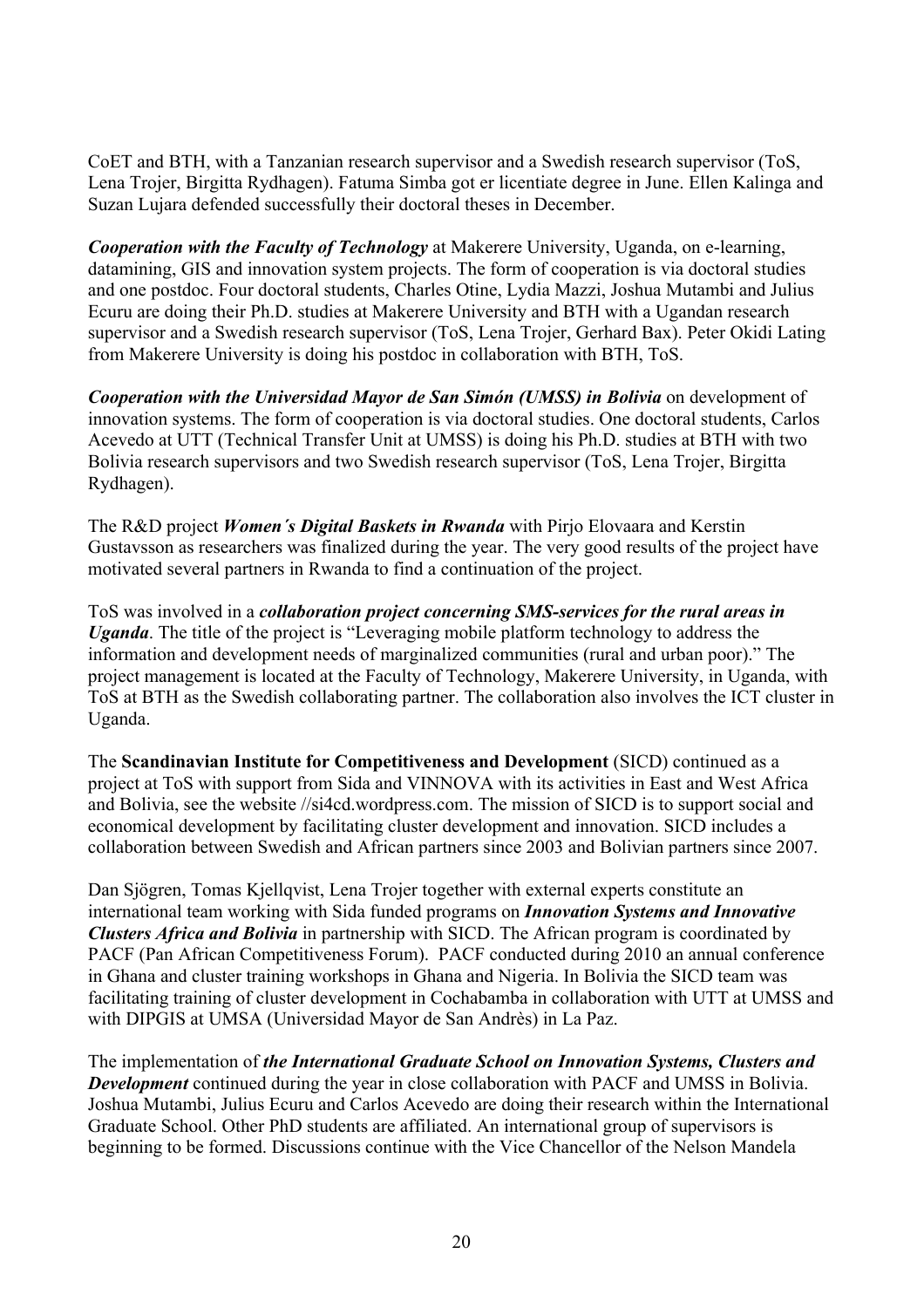African Institute of Science, Technology and Innovation in Arusha, Tanzania concerning an African university hub for the International Graduate School.

#### **Partners in High Income Country**

#### *Bauhaus University, Weimar*

The collaboration with Bauhaus University and its Media Faculty continued during the year although initiative in an International Graduate Course Media Urbanism could not find funding and thus be postponed. The development of long term relations with Bauhaus University in Weimar is highly valued by ToS and will find its concrete activities in due time.

#### *The GENIS – LAB*

The project aims to implement structural changes in a group of selected scientific organisations in order to overcome the factors that limit the participation of women in research. The nine partners are: CSIC (Spanish Superior Council for Scientific Research) Institute for Polymer Science and Technology, Spain; IPF - Leibniz Institute of Polymer Research Dresden, Germany; FTM UB \_ Faculty of Technology and Metallurgy, University of Belgrade, Serbia; NIC\_National Institute of Chemistry, Slovenia; INFN, National Institute for Nuclear Physics, Italy; BTH\_Blekinge Institute of Technology, Sweden. Technical partners are: FGB- Fondazione Giacomo Brodolini, Italy; ITC/ILO\_ International Training Centre of the International Labour Organization, Un Agency, International; ADS - Italian women in science organization, Italy.

#### *Tsinghua University, Beijing*

The collaboration between Tsinghua University, the renowned technical university in China, continued during the year with postgraduate teaching in gender and technology at Tsinghua University and long term cooperation planning.

## **Cooperation between BTH, business and the community/politics**

The cooperation profile of BTH is an explicit praxis in the activities of the Division of Technoscience Studies. Indeed, this praxis in itself constitutes empirical results for the production of knowledge, broadens the understanding of technology and innovation and creates relevance for the activities of ToS.

#### **BTH campus Karlshamn**

Most staff at the Division of Technoscience Studies are deeply involved in BTH's construction of a university campus in Karlshamn. This effort began in 2000 and has intensified as operations grow. During the past year this effort involved advanced cooperation in what is described as a triple helix context. The collaboration at NetPort also pertains to all kinds of undergraduate education and student issues, cooperation with upper secondary schools and other education providers, various EU project constellations, support for research also in cooperation with experience-based learning, local government and business contacts, incubation activities with participation in the savings bank's foundation to promote economic development, Sparbankens Näringslivsstiftelse, etc. The long term support from the local Government of Karlshamn is highly appreciated and constitutes a base for a very fruitful development of NetPort.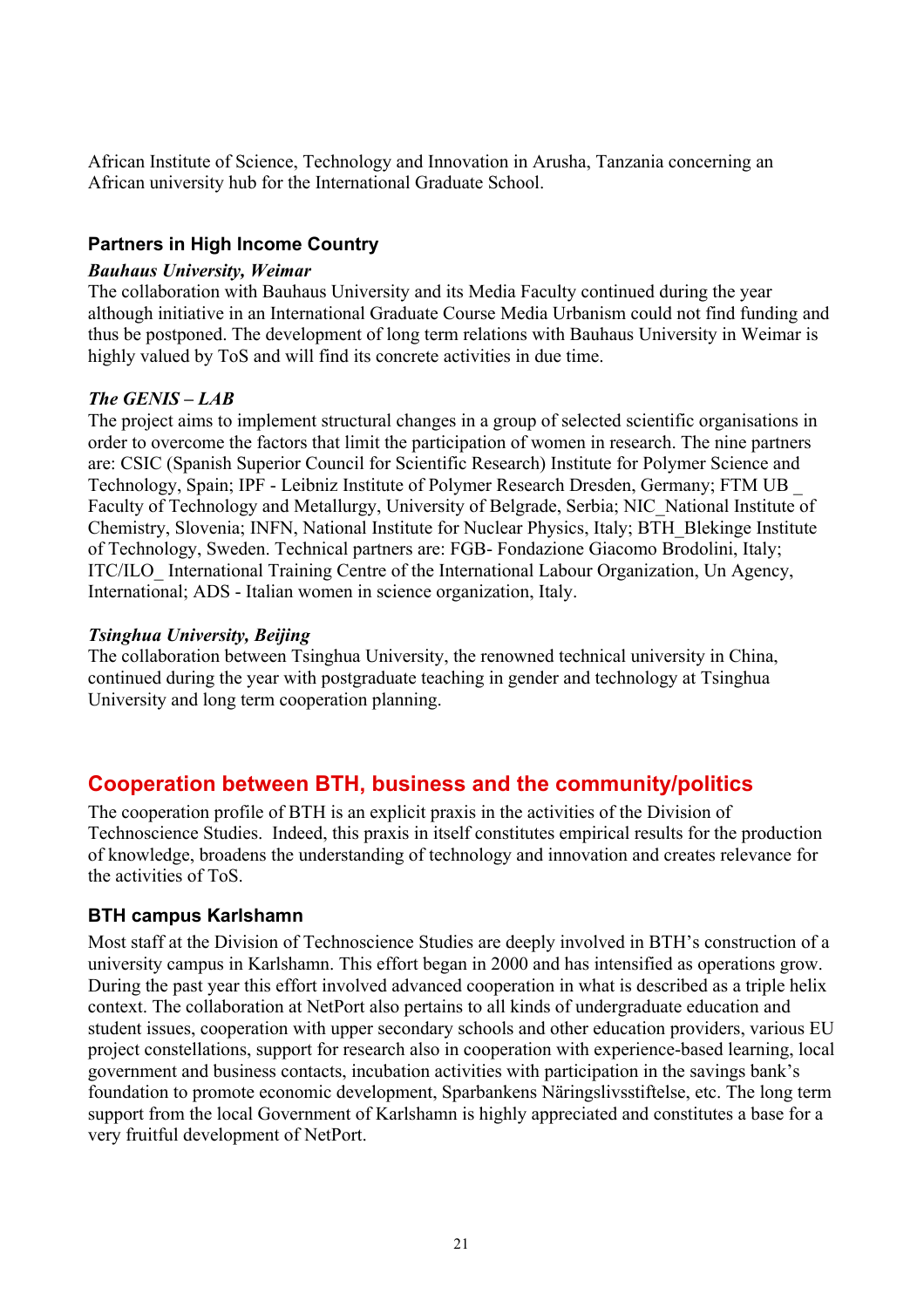NetPort and BTH are situated in the same premises. There are many activities going on at NetPort, which means visibility for BTH's presence in Karlshamn and a form of indirect marketing. The contacts with NetPort's director and staff during the year were vital for a fruitful collaboration especially in the profile area of Digital Media at BTH campus Karlshamn.

## **Commissions**

Below is a presentation of commissions the staff members at the Division of Technoscience Studies had during the year, both at BTH and elsewhere. A conclusion to be drawn from the list of commissions as well as what is presented above, is that the collected expertise found at ToS is relevant in numerous important contexts.

Christina Björkman

• Co-supervisor for a PhD student at the National Gender Graduate School, Mid Sweden University.

Peter Ekdahl

- Member of steering group of the school TKS, 2004 -
- Member of the steering board of School of Future Entertainment in Karlshamn
- Coordinator for a pedagogical development project between BTH Media Technology and an upper secondary school in Karlshamn, 2001 –
- Member in the national assessment of the Media Technology programmes at campus Karlshamn, 2006 –
- Member of Izon, a network for Young Communication, 2005 –
- Co-supervisor for the PhD students Peter Giger, Rebecka Molin and Anders Falk
- Acting dean of School of Planning and Media Design, 2009 –

Pirjo Elovaara

- Opponent at Caroline Wamala´s final seminar for her doctoral dissertation "Does IT Count? Complexities between *access* to and *use* of ICTs (Among Urban Farmers in Uganda)", Luleå Technical University, May 18, 2010
- Co-supervisor for Thomas Persson in his PhD project "Making the Desirable Feasiability towards an Integration of Gender Knowledge into Informatics Study Programs" (Nationella genusforskarskolan / Mittuniversitetet)
- Co-supervisor for Linus de Petris in his PhD project "Technology as an intrinsic part of humans from eGovernment to iGovernment"
- Member of the Gender Expert Group at National Research Council
- Board member of the National Graduate School InterGender, 2008 –
- Member of the GADNET network
- Reviewer for Information, Communication and Society Journal, Graduate Journal of Social Science and Women, Work and Organization
- Committee member for IADIS ICT, Society and Human Beings conference
- $\cdot$  Committee member of the  $6<sup>th</sup>$  European Symposium on ICT and Gender

#### Peter Giger

- Member of the planning committee for the culture house, Östra Piren, Karlshamn
- Member of the web 2.0 network of Swedish libraries